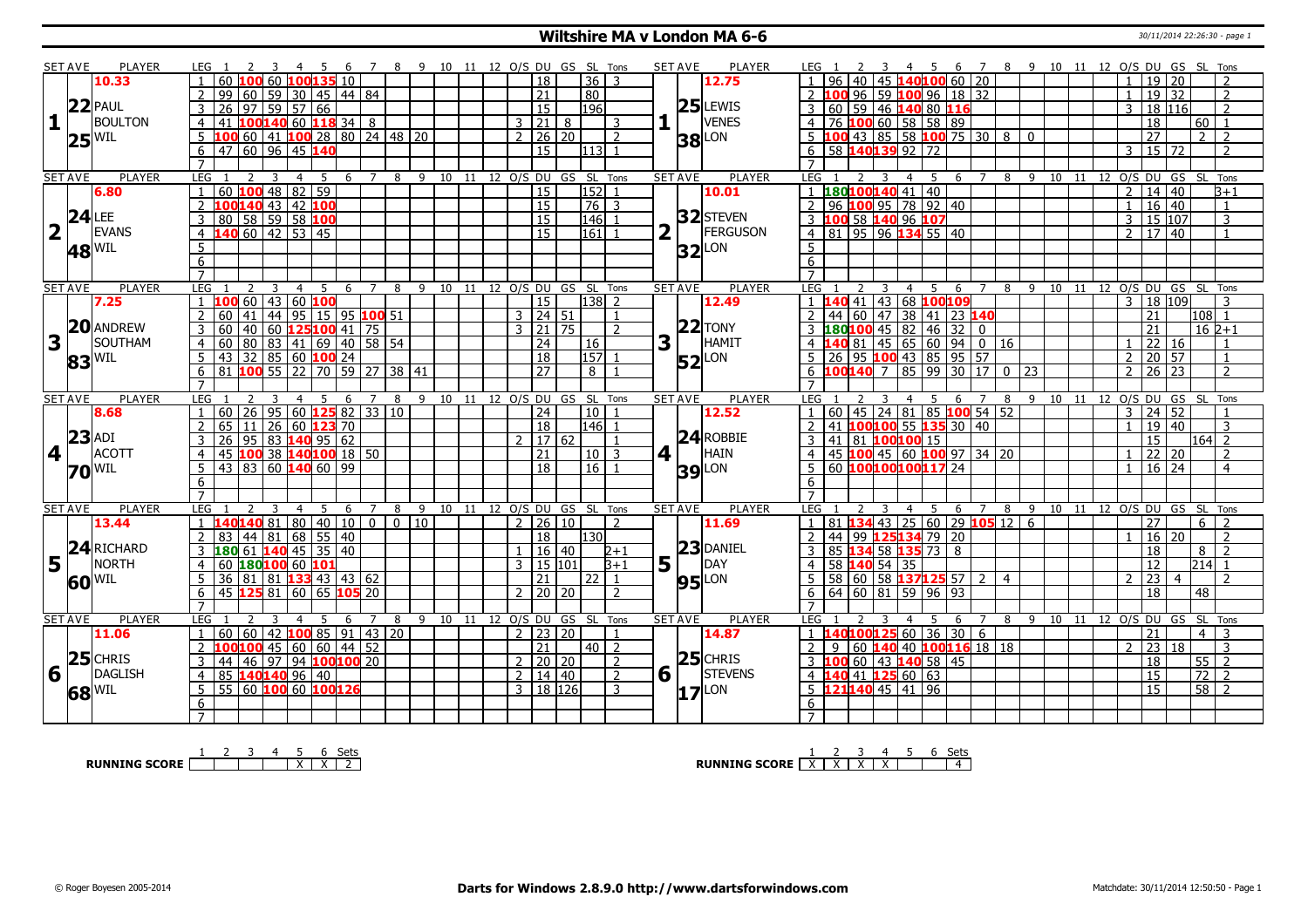## **Wiltshire MA v London MA 6-6** 30/11/2014 22:26:30 - page 2

| 60<br><sup>12</sup><br>2681<br>45<br>36<br>  13   36<br>12.80<br>45<br>15.22<br>1.140140<br>$\mathbf{1}$<br>$100100$ 58   8   24<br> 23 24<br>LOO 85<br>55 62 <b>100</b> 70 43 89 42<br>21<br>$40$   1<br>$\mathcal{P}$<br>3<br>$23$ MATT<br>22 MATTHEW<br>0   100   83   56   26   60   68   0<br>60 $100$ 59 $100$ 39 43<br>24<br>18 l<br>l 8<br>27<br>-2<br>3<br>8<br>2<br>41<br>7<br><b>AUBREY</b><br><b>WINZAR</b><br>  60   59   96   40   46   16<br>$2 \mid 23 \mid 16$<br>4 60 30 81 125 41 88 56<br>21<br>$\overline{20 1}$<br>44<br>$\overline{4}$<br>100 100 100 59<br>5 100100140137 0 24<br>$18 \mid 24$<br>5<br><sup>15</sup><br>$97 \mid 3$<br>3<br>$\overline{4}$<br>$64^{\text{WIL}}$<br>45<br><b>48</b> LON<br>  45   30   60   43   81   86   60<br>6 $100$ 85 83 100 59 0 50<br>$\overline{24}$   2<br>6<br>96<br>2 23 60<br>21<br>60<br>159<br>$\overline{7}$<br>45<br>$100$ 60   96<br>$18$ 96<br>7 85 60 41 60 36 60<br>$\overline{18}$<br>$\mathbf{3}$<br>$\mathcal{D}$<br><b>PLAYER</b><br><b>PLAYER</b><br>8 9 10 11 12 O/S DU GS<br><b>SET AVE</b><br>LEG<br>8 9 10 11 12 0/S DU GS SL Tons<br><b>SET AVE</b><br><b>LEG</b><br>SL Tons<br>$\overline{7}$<br>$7^{\circ}$<br>3<br>4<br>-5<br>6<br>4<br>5<br>6<br>$60$ 100 60 45 60 76<br>$2 \mid 20 \mid 76$<br>1 100 36 46 60 21 180<br>$582+1$<br>100<br>18<br>9.80<br>$\mathbf{1}$<br>$\mathcal{P}$<br>5.20<br>$134$ 1<br>$96$ 140 65 60 40<br>$\overline{2}$ 59 <b>140</b> 26 45 45 52<br>$1 \mid 16 \mid 40$<br>$\overline{z}$<br>$\overline{18}$<br>$\mathcal{P}$<br>$26$ DAVE<br>$22$ STEVE<br>$3$ 92 45 85 7 45 96 57<br>$143$   28   85   60 <b>100</b> 60   25<br>$\sqrt{2}$   23   25<br>74<br>3<br>$\overline{\phantom{a}}$<br>21<br>8<br>8<br>DAY<br>l t<br><b>WICKS</b><br>31 140100100 90 40<br>4 4 5 95 95 40 100 41<br>85<br>$1 \mid 16 \mid 40$<br>3<br>$\overline{18}$<br>$\overline{4}$<br>$5\phantom{.0}$<br>$04$ <sup>LON</sup><br>5<br>$72$ <sup>WIL</sup><br>6<br>6<br>$\overline{7}$<br>9 10 11 12 O/S DU GS SL Tons<br><b>SET AVE</b><br>PLAYER<br>LEG<br>5 <sup>5</sup><br>6<br>8<br><b>SET AVE</b><br><b>PLAYER</b><br><b>LEG</b><br>4 5 6 7 8 9 10 11 12 O/S DU GS SL Tons<br>3<br>$\overline{4}$<br>$\overline{7}$<br>3<br>$60 \ 81 \ 81 \ 95 \ 30 \ 85 \ 27$<br>  43   100   41   44   45   58   134 36<br>$\overline{42}$<br>22 36<br>$\overline{21}$<br>3.25<br>9.11<br>$\mathbf{1}$<br>$\mathcal{P}$<br>$\overline{1}$<br>40 100 60 85 40 60<br>2 180 59 41 48 85 88<br>18 88<br> 18<br> 116 <br>$\overline{3}$<br>$\overline{2}$<br>$1 + 1$<br>$26$ LEE<br>20 MICHAEL<br>3  140  58  58  89  60  60  36<br>3<br>$\overline{18}$<br> 94 <br>$\overline{2}$<br>20 36<br>$\mathbf{1}$<br>$\boldsymbol{9}$<br>$9\sqrt{1}$<br><b>COCKS</b><br><b>DUGGAN</b><br>43 125 25 26<br>241<br>4 140 59 100 85 117<br>15 117<br>15<br>$\mathcal{E}$<br>41<br>3<br>$\overline{4}$<br>$\overline{5}$<br>5<br>$72$ LON<br><b>99 WIL</b><br>6<br>6<br>$\overline{7}$<br><b>PLAYER</b><br>LEG 1<br><b>PLAYER</b><br><b>LEG</b><br>10 11 12 0/S DU GS SL Tons<br><b>SET AVE</b><br>9 10 11 12 O/S DU GS SL Tons<br><b>SET AVE</b><br>$\overline{4}$<br>5<br>6<br>$\overline{7}$<br>8<br>4<br>-5<br>6<br>$\overline{7}$<br>8<br>-9<br>40 100 140 57 81 41 42<br>$1 \overline{100}$ 22 96 121 65 67<br>2   20   42<br>18<br>30<br>9.11<br>$\overline{2}$<br>8.75<br>$\overline{55}$ 60 60 <b>131</b> 41 79<br>24 80<br>55<br>21<br>43 68 41 134 35 40 60 80<br>20 <sub>1</sub><br>3<br>$25$ ANTHONY<br>$24$ NICKY<br>100 <mark>100</mark> 55 <mark>140</mark> 58   48<br>3 100 55 60 140 60<br>86<br>2   17   48<br>3<br>15<br>$\sqrt{2}$<br>3<br><b>TURNER</b><br>10 L<br>MOULDEN<br>100100 60 95 90 56<br>.OI 1<br>4 82 41 60 24 98 140<br>$\overline{56}$<br>3   18   56<br>$\overline{z}$<br>18<br>$\overline{4}$<br>$\frac{1}{83}$ $\frac{1}{60}$ $\frac{1}{55}$ $\frac{1}{72}$<br>$\frac{1}{47}$<br> 85 91 <br>$5 \mid 45 \mid 85$ 140 85 60 39<br>5 <sup>7</sup><br>$\overline{55}$<br>$3 \mid 21 \mid 72$<br>$\overline{18}$<br><b>58</b> LON<br>$62$ <sup>WIL</sup><br>6<br>6<br>$\overline{7}$<br>$\overline{7}$<br><b>PLAYER</b><br>PLAYER<br><b>SET AVE</b><br><b>LEG</b><br><b>SET AVE</b><br>LEG<br>9 10 11 12 O/S DU GS SL Tons<br>8 9 10 11 12 O/S DU GS SL Tons<br>5<br>6<br>$7^{\circ}$<br>8<br>$\overline{4}$<br>- 5<br>6<br>$\overline{7}$<br>3<br>4<br>1 40 60 97 60 45 40 95<br>45<br>$60$ 100 91 29 36<br>19 36<br>$\overline{21}$<br>64<br>2<br>14.75<br>$\mathbf{1}$<br>12.98<br>$\overline{2}$<br>40 95<br> 18 <br>$\overline{2}$<br>18 116<br>LOO <mark>100</mark> 60  <br>  65   2<br>67 100 60<br>58 100116<br>$\mathbf{3}$<br>41<br>3<br>$24$ JUAN<br>$25$ LEWIS<br>$\overline{59}$<br>99 60 32 86<br>3   24   86<br><b>37</b> 41 43 45 30 60 27 78<br>$\overline{24}$<br>3<br>60<br>45<br> 60 <br>40<br>11<br>11<br><b>HOPKINS</b><br>MCGURN<br>16<br>100 137 42 40<br> 22 40<br>$\overline{98}$<br><b>25</b> 55 83 29 54<br>21<br>60<br>0   40<br>$\overline{2}$<br>$\overline{4}$<br>$\overline{18}$<br>$5 60 $ 100140 41 80 40 40<br>19 40<br>140 43 <mark>100</mark> 78 <mark>118</mark> 0<br>$22 \mid 3$<br>2<br>$30^{\text{WIL}}$<br><b>47</b> <sup>LON</sup><br>$\mathbf{1}$<br>100100 60<br> 15 <br> 145 <br>100100140 85 76<br>14<br>$\overline{76}$<br>6<br>36<br>60<br>$\overline{2}$<br>2<br>3<br>6<br>$92$   2<br>$\overline{7}$<br>$\overline{15}$<br>$95 \mid 96$<br>$\overline{58}$ 72 40<br>$\overline{16}$<br>40<br>100 83<br>45 140 41<br>7140<br><b>PLAYER</b><br>9 10 11 12 0/S DU GS SL Tons<br><b>SET AVE</b><br><b>PLAYER</b><br>11 12 0/S DU GS SL Tons<br><b>SET AVE</b><br>LEG<br><b>LEG</b><br>8<br>$9 \t10$<br>5<br>$\overline{7}$<br>8<br>6<br>$\overline{7}$<br>-6<br>1 80 45 45 55 125 95<br>$56$   1<br>60<br>$100100140$ 43 38 20<br>2 20 20<br>18<br>$\mathbf{1}$<br>3<br>7.62<br>9.45<br>59 140 60 <br>85 60 58 50 134 10 4<br>$\overline{23}$<br>62<br>30 45 89<br>  21<br>$\overline{2}$<br>$\overline{2}$<br>l 16 l<br>2100<br>2<br>$\mathbf{1}$<br>$\overline{4}$<br>$22$ SHANE<br>$21$ GEORGE<br>$\boxed{60}$ 30 85 83 41 45<br>20 32<br>21<br> 114 <br>3 <b>180</b> 80 45 41 55 68 32<br>3<br>43<br>$\overline{2}$<br>$1 + 1$<br>12 <sub>1</sub><br><b>HARVEY</b><br>KILLINGTON<br>$12560$ 59 42 30<br>$2 \mid 20 \mid 30$<br>4 85<br>  41   45   80   40   34   60<br>45<br>21<br>$\overline{4}$<br>116<br>$\overline{\phantom{a}}$<br>39<br>$100$ 40 80 95 27 40 40<br>$1 \mid 25 \mid 40$<br>$5 57 $ <b>100123</b> 42 87 36 38 0<br>24<br>$18$   2<br>5<br>40<br><b>59</b> LON<br>$65$ <sup>WIL</sup><br>$\overline{1}$<br>  60   85   <mark>100</mark> 85   30   81   60<br>$6$ 35 84 36 94 58 98 22<br>$\overline{74}$<br>6<br>2 20 60<br>21 | <b>SET AVE</b> | <b>PLAYER</b> | LEG 1 | 56 |  | 7 8 9 10 11 12 O/S DU GS SL Tons |  |  |  | <b>SET AVE</b><br><b>PLAYER</b> | 5 6 7 8 9 10 11 12 O/S DU GS SL Tons<br>LEG 1 |
|-------------------------------------------------------------------------------------------------------------------------------------------------------------------------------------------------------------------------------------------------------------------------------------------------------------------------------------------------------------------------------------------------------------------------------------------------------------------------------------------------------------------------------------------------------------------------------------------------------------------------------------------------------------------------------------------------------------------------------------------------------------------------------------------------------------------------------------------------------------------------------------------------------------------------------------------------------------------------------------------------------------------------------------------------------------------------------------------------------------------------------------------------------------------------------------------------------------------------------------------------------------------------------------------------------------------------------------------------------------------------------------------------------------------------------------------------------------------------------------------------------------------------------------------------------------------------------------------------------------------------------------------------------------------------------------------------------------------------------------------------------------------------------------------------------------------------------------------------------------------------------------------------------------------------------------------------------------------------------------------------------------------------------------------------------------------------------------------------------------------------------------------------------------------------------------------------------------------------------------------------------------------------------------------------------------------------------------------------------------------------------------------------------------------------------------------------------------------------------------------------------------------------------------------------------------------------------------------------------------------------------------------------------------------------------------------------------------------------------------------------------------------------------------------------------------------------------------------------------------------------------------------------------------------------------------------------------------------------------------------------------------------------------------------------------------------------------------------------------------------------------------------------------------------------------------------------------------------------------------------------------------------------------------------------------------------------------------------------------------------------------------------------------------------------------------------------------------------------------------------------------------------------------------------------------------------------------------------------------------------------------------------------------------------------------------------------------------------------------------------------------------------------------------------------------------------------------------------------------------------------------------------------------------------------------------------------------------------------------------------------------------------------------------------------------------------------------------------------------------------------------------------------------------------------------------------------------------------------------------------------------------------------------------------------------------------------------------------------------------------------------------------------------------------------------------------------------------------------------------------------------------------------------------------------------------------------------------------------------------------------------------------------------------------------------------------------------------------------------------------------------------------------------------------------------------------------------------------------------------------------------------------------------------------------------------------------------------------------------------------------------------------------------------------------------------------------------------------------------------------------------------------------------------------------------------------------------------------------------------------------------------------------------------------------------------------------------------------------------------------------------------------------------------------------------------------------------------------------------------------------------------------------------------------------------------------------------------------------------------------------------------------------------------------------------------------------------------------------------------------------------------------------------------------------------------------------------------------------------------------------------------------------------------------------------------------------------------------------------------------------------------------------------------------------------------------------------------------------------------------------------------------------------------------------------------------------------------------------------------------------------------------------------------------------------------------------------------------------------------------------------------------------------------------------------------------------------------------------------------------------------------------------------------------------------------------------------------------------------------------------------------------------------------------------------------------------------------------|----------------|---------------|-------|----|--|----------------------------------|--|--|--|---------------------------------|-----------------------------------------------|
|                                                                                                                                                                                                                                                                                                                                                                                                                                                                                                                                                                                                                                                                                                                                                                                                                                                                                                                                                                                                                                                                                                                                                                                                                                                                                                                                                                                                                                                                                                                                                                                                                                                                                                                                                                                                                                                                                                                                                                                                                                                                                                                                                                                                                                                                                                                                                                                                                                                                                                                                                                                                                                                                                                                                                                                                                                                                                                                                                                                                                                                                                                                                                                                                                                                                                                                                                                                                                                                                                                                                                                                                                                                                                                                                                                                                                                                                                                                                                                                                                                                                                                                                                                                                                                                                                                                                                                                                                                                                                                                                                                                                                                                                                                                                                                                                                                                                                                                                                                                                                                                                                                                                                                                                                                                                                                                                                                                                                                                                                                                                                                                                                                                                                                                                                                                                                                                                                                                                                                                                                                                                                                                                                                                                                                                                                                                                                                                                                                                                                                                                                                                                                                                                                                                   |                |               |       |    |  |                                  |  |  |  |                                 |                                               |
|                                                                                                                                                                                                                                                                                                                                                                                                                                                                                                                                                                                                                                                                                                                                                                                                                                                                                                                                                                                                                                                                                                                                                                                                                                                                                                                                                                                                                                                                                                                                                                                                                                                                                                                                                                                                                                                                                                                                                                                                                                                                                                                                                                                                                                                                                                                                                                                                                                                                                                                                                                                                                                                                                                                                                                                                                                                                                                                                                                                                                                                                                                                                                                                                                                                                                                                                                                                                                                                                                                                                                                                                                                                                                                                                                                                                                                                                                                                                                                                                                                                                                                                                                                                                                                                                                                                                                                                                                                                                                                                                                                                                                                                                                                                                                                                                                                                                                                                                                                                                                                                                                                                                                                                                                                                                                                                                                                                                                                                                                                                                                                                                                                                                                                                                                                                                                                                                                                                                                                                                                                                                                                                                                                                                                                                                                                                                                                                                                                                                                                                                                                                                                                                                                                                   |                |               |       |    |  |                                  |  |  |  |                                 |                                               |
|                                                                                                                                                                                                                                                                                                                                                                                                                                                                                                                                                                                                                                                                                                                                                                                                                                                                                                                                                                                                                                                                                                                                                                                                                                                                                                                                                                                                                                                                                                                                                                                                                                                                                                                                                                                                                                                                                                                                                                                                                                                                                                                                                                                                                                                                                                                                                                                                                                                                                                                                                                                                                                                                                                                                                                                                                                                                                                                                                                                                                                                                                                                                                                                                                                                                                                                                                                                                                                                                                                                                                                                                                                                                                                                                                                                                                                                                                                                                                                                                                                                                                                                                                                                                                                                                                                                                                                                                                                                                                                                                                                                                                                                                                                                                                                                                                                                                                                                                                                                                                                                                                                                                                                                                                                                                                                                                                                                                                                                                                                                                                                                                                                                                                                                                                                                                                                                                                                                                                                                                                                                                                                                                                                                                                                                                                                                                                                                                                                                                                                                                                                                                                                                                                                                   |                |               |       |    |  |                                  |  |  |  |                                 |                                               |
|                                                                                                                                                                                                                                                                                                                                                                                                                                                                                                                                                                                                                                                                                                                                                                                                                                                                                                                                                                                                                                                                                                                                                                                                                                                                                                                                                                                                                                                                                                                                                                                                                                                                                                                                                                                                                                                                                                                                                                                                                                                                                                                                                                                                                                                                                                                                                                                                                                                                                                                                                                                                                                                                                                                                                                                                                                                                                                                                                                                                                                                                                                                                                                                                                                                                                                                                                                                                                                                                                                                                                                                                                                                                                                                                                                                                                                                                                                                                                                                                                                                                                                                                                                                                                                                                                                                                                                                                                                                                                                                                                                                                                                                                                                                                                                                                                                                                                                                                                                                                                                                                                                                                                                                                                                                                                                                                                                                                                                                                                                                                                                                                                                                                                                                                                                                                                                                                                                                                                                                                                                                                                                                                                                                                                                                                                                                                                                                                                                                                                                                                                                                                                                                                                                                   |                |               |       |    |  |                                  |  |  |  |                                 |                                               |
|                                                                                                                                                                                                                                                                                                                                                                                                                                                                                                                                                                                                                                                                                                                                                                                                                                                                                                                                                                                                                                                                                                                                                                                                                                                                                                                                                                                                                                                                                                                                                                                                                                                                                                                                                                                                                                                                                                                                                                                                                                                                                                                                                                                                                                                                                                                                                                                                                                                                                                                                                                                                                                                                                                                                                                                                                                                                                                                                                                                                                                                                                                                                                                                                                                                                                                                                                                                                                                                                                                                                                                                                                                                                                                                                                                                                                                                                                                                                                                                                                                                                                                                                                                                                                                                                                                                                                                                                                                                                                                                                                                                                                                                                                                                                                                                                                                                                                                                                                                                                                                                                                                                                                                                                                                                                                                                                                                                                                                                                                                                                                                                                                                                                                                                                                                                                                                                                                                                                                                                                                                                                                                                                                                                                                                                                                                                                                                                                                                                                                                                                                                                                                                                                                                                   |                |               |       |    |  |                                  |  |  |  |                                 |                                               |
|                                                                                                                                                                                                                                                                                                                                                                                                                                                                                                                                                                                                                                                                                                                                                                                                                                                                                                                                                                                                                                                                                                                                                                                                                                                                                                                                                                                                                                                                                                                                                                                                                                                                                                                                                                                                                                                                                                                                                                                                                                                                                                                                                                                                                                                                                                                                                                                                                                                                                                                                                                                                                                                                                                                                                                                                                                                                                                                                                                                                                                                                                                                                                                                                                                                                                                                                                                                                                                                                                                                                                                                                                                                                                                                                                                                                                                                                                                                                                                                                                                                                                                                                                                                                                                                                                                                                                                                                                                                                                                                                                                                                                                                                                                                                                                                                                                                                                                                                                                                                                                                                                                                                                                                                                                                                                                                                                                                                                                                                                                                                                                                                                                                                                                                                                                                                                                                                                                                                                                                                                                                                                                                                                                                                                                                                                                                                                                                                                                                                                                                                                                                                                                                                                                                   |                |               |       |    |  |                                  |  |  |  |                                 |                                               |
|                                                                                                                                                                                                                                                                                                                                                                                                                                                                                                                                                                                                                                                                                                                                                                                                                                                                                                                                                                                                                                                                                                                                                                                                                                                                                                                                                                                                                                                                                                                                                                                                                                                                                                                                                                                                                                                                                                                                                                                                                                                                                                                                                                                                                                                                                                                                                                                                                                                                                                                                                                                                                                                                                                                                                                                                                                                                                                                                                                                                                                                                                                                                                                                                                                                                                                                                                                                                                                                                                                                                                                                                                                                                                                                                                                                                                                                                                                                                                                                                                                                                                                                                                                                                                                                                                                                                                                                                                                                                                                                                                                                                                                                                                                                                                                                                                                                                                                                                                                                                                                                                                                                                                                                                                                                                                                                                                                                                                                                                                                                                                                                                                                                                                                                                                                                                                                                                                                                                                                                                                                                                                                                                                                                                                                                                                                                                                                                                                                                                                                                                                                                                                                                                                                                   |                |               |       |    |  |                                  |  |  |  |                                 |                                               |
|                                                                                                                                                                                                                                                                                                                                                                                                                                                                                                                                                                                                                                                                                                                                                                                                                                                                                                                                                                                                                                                                                                                                                                                                                                                                                                                                                                                                                                                                                                                                                                                                                                                                                                                                                                                                                                                                                                                                                                                                                                                                                                                                                                                                                                                                                                                                                                                                                                                                                                                                                                                                                                                                                                                                                                                                                                                                                                                                                                                                                                                                                                                                                                                                                                                                                                                                                                                                                                                                                                                                                                                                                                                                                                                                                                                                                                                                                                                                                                                                                                                                                                                                                                                                                                                                                                                                                                                                                                                                                                                                                                                                                                                                                                                                                                                                                                                                                                                                                                                                                                                                                                                                                                                                                                                                                                                                                                                                                                                                                                                                                                                                                                                                                                                                                                                                                                                                                                                                                                                                                                                                                                                                                                                                                                                                                                                                                                                                                                                                                                                                                                                                                                                                                                                   |                |               |       |    |  |                                  |  |  |  |                                 |                                               |
|                                                                                                                                                                                                                                                                                                                                                                                                                                                                                                                                                                                                                                                                                                                                                                                                                                                                                                                                                                                                                                                                                                                                                                                                                                                                                                                                                                                                                                                                                                                                                                                                                                                                                                                                                                                                                                                                                                                                                                                                                                                                                                                                                                                                                                                                                                                                                                                                                                                                                                                                                                                                                                                                                                                                                                                                                                                                                                                                                                                                                                                                                                                                                                                                                                                                                                                                                                                                                                                                                                                                                                                                                                                                                                                                                                                                                                                                                                                                                                                                                                                                                                                                                                                                                                                                                                                                                                                                                                                                                                                                                                                                                                                                                                                                                                                                                                                                                                                                                                                                                                                                                                                                                                                                                                                                                                                                                                                                                                                                                                                                                                                                                                                                                                                                                                                                                                                                                                                                                                                                                                                                                                                                                                                                                                                                                                                                                                                                                                                                                                                                                                                                                                                                                                                   |                |               |       |    |  |                                  |  |  |  |                                 |                                               |
|                                                                                                                                                                                                                                                                                                                                                                                                                                                                                                                                                                                                                                                                                                                                                                                                                                                                                                                                                                                                                                                                                                                                                                                                                                                                                                                                                                                                                                                                                                                                                                                                                                                                                                                                                                                                                                                                                                                                                                                                                                                                                                                                                                                                                                                                                                                                                                                                                                                                                                                                                                                                                                                                                                                                                                                                                                                                                                                                                                                                                                                                                                                                                                                                                                                                                                                                                                                                                                                                                                                                                                                                                                                                                                                                                                                                                                                                                                                                                                                                                                                                                                                                                                                                                                                                                                                                                                                                                                                                                                                                                                                                                                                                                                                                                                                                                                                                                                                                                                                                                                                                                                                                                                                                                                                                                                                                                                                                                                                                                                                                                                                                                                                                                                                                                                                                                                                                                                                                                                                                                                                                                                                                                                                                                                                                                                                                                                                                                                                                                                                                                                                                                                                                                                                   |                |               |       |    |  |                                  |  |  |  |                                 |                                               |
|                                                                                                                                                                                                                                                                                                                                                                                                                                                                                                                                                                                                                                                                                                                                                                                                                                                                                                                                                                                                                                                                                                                                                                                                                                                                                                                                                                                                                                                                                                                                                                                                                                                                                                                                                                                                                                                                                                                                                                                                                                                                                                                                                                                                                                                                                                                                                                                                                                                                                                                                                                                                                                                                                                                                                                                                                                                                                                                                                                                                                                                                                                                                                                                                                                                                                                                                                                                                                                                                                                                                                                                                                                                                                                                                                                                                                                                                                                                                                                                                                                                                                                                                                                                                                                                                                                                                                                                                                                                                                                                                                                                                                                                                                                                                                                                                                                                                                                                                                                                                                                                                                                                                                                                                                                                                                                                                                                                                                                                                                                                                                                                                                                                                                                                                                                                                                                                                                                                                                                                                                                                                                                                                                                                                                                                                                                                                                                                                                                                                                                                                                                                                                                                                                                                   |                |               |       |    |  |                                  |  |  |  |                                 |                                               |
|                                                                                                                                                                                                                                                                                                                                                                                                                                                                                                                                                                                                                                                                                                                                                                                                                                                                                                                                                                                                                                                                                                                                                                                                                                                                                                                                                                                                                                                                                                                                                                                                                                                                                                                                                                                                                                                                                                                                                                                                                                                                                                                                                                                                                                                                                                                                                                                                                                                                                                                                                                                                                                                                                                                                                                                                                                                                                                                                                                                                                                                                                                                                                                                                                                                                                                                                                                                                                                                                                                                                                                                                                                                                                                                                                                                                                                                                                                                                                                                                                                                                                                                                                                                                                                                                                                                                                                                                                                                                                                                                                                                                                                                                                                                                                                                                                                                                                                                                                                                                                                                                                                                                                                                                                                                                                                                                                                                                                                                                                                                                                                                                                                                                                                                                                                                                                                                                                                                                                                                                                                                                                                                                                                                                                                                                                                                                                                                                                                                                                                                                                                                                                                                                                                                   |                |               |       |    |  |                                  |  |  |  |                                 |                                               |
|                                                                                                                                                                                                                                                                                                                                                                                                                                                                                                                                                                                                                                                                                                                                                                                                                                                                                                                                                                                                                                                                                                                                                                                                                                                                                                                                                                                                                                                                                                                                                                                                                                                                                                                                                                                                                                                                                                                                                                                                                                                                                                                                                                                                                                                                                                                                                                                                                                                                                                                                                                                                                                                                                                                                                                                                                                                                                                                                                                                                                                                                                                                                                                                                                                                                                                                                                                                                                                                                                                                                                                                                                                                                                                                                                                                                                                                                                                                                                                                                                                                                                                                                                                                                                                                                                                                                                                                                                                                                                                                                                                                                                                                                                                                                                                                                                                                                                                                                                                                                                                                                                                                                                                                                                                                                                                                                                                                                                                                                                                                                                                                                                                                                                                                                                                                                                                                                                                                                                                                                                                                                                                                                                                                                                                                                                                                                                                                                                                                                                                                                                                                                                                                                                                                   |                |               |       |    |  |                                  |  |  |  |                                 |                                               |
|                                                                                                                                                                                                                                                                                                                                                                                                                                                                                                                                                                                                                                                                                                                                                                                                                                                                                                                                                                                                                                                                                                                                                                                                                                                                                                                                                                                                                                                                                                                                                                                                                                                                                                                                                                                                                                                                                                                                                                                                                                                                                                                                                                                                                                                                                                                                                                                                                                                                                                                                                                                                                                                                                                                                                                                                                                                                                                                                                                                                                                                                                                                                                                                                                                                                                                                                                                                                                                                                                                                                                                                                                                                                                                                                                                                                                                                                                                                                                                                                                                                                                                                                                                                                                                                                                                                                                                                                                                                                                                                                                                                                                                                                                                                                                                                                                                                                                                                                                                                                                                                                                                                                                                                                                                                                                                                                                                                                                                                                                                                                                                                                                                                                                                                                                                                                                                                                                                                                                                                                                                                                                                                                                                                                                                                                                                                                                                                                                                                                                                                                                                                                                                                                                                                   |                |               |       |    |  |                                  |  |  |  |                                 |                                               |
|                                                                                                                                                                                                                                                                                                                                                                                                                                                                                                                                                                                                                                                                                                                                                                                                                                                                                                                                                                                                                                                                                                                                                                                                                                                                                                                                                                                                                                                                                                                                                                                                                                                                                                                                                                                                                                                                                                                                                                                                                                                                                                                                                                                                                                                                                                                                                                                                                                                                                                                                                                                                                                                                                                                                                                                                                                                                                                                                                                                                                                                                                                                                                                                                                                                                                                                                                                                                                                                                                                                                                                                                                                                                                                                                                                                                                                                                                                                                                                                                                                                                                                                                                                                                                                                                                                                                                                                                                                                                                                                                                                                                                                                                                                                                                                                                                                                                                                                                                                                                                                                                                                                                                                                                                                                                                                                                                                                                                                                                                                                                                                                                                                                                                                                                                                                                                                                                                                                                                                                                                                                                                                                                                                                                                                                                                                                                                                                                                                                                                                                                                                                                                                                                                                                   |                |               |       |    |  |                                  |  |  |  |                                 |                                               |
|                                                                                                                                                                                                                                                                                                                                                                                                                                                                                                                                                                                                                                                                                                                                                                                                                                                                                                                                                                                                                                                                                                                                                                                                                                                                                                                                                                                                                                                                                                                                                                                                                                                                                                                                                                                                                                                                                                                                                                                                                                                                                                                                                                                                                                                                                                                                                                                                                                                                                                                                                                                                                                                                                                                                                                                                                                                                                                                                                                                                                                                                                                                                                                                                                                                                                                                                                                                                                                                                                                                                                                                                                                                                                                                                                                                                                                                                                                                                                                                                                                                                                                                                                                                                                                                                                                                                                                                                                                                                                                                                                                                                                                                                                                                                                                                                                                                                                                                                                                                                                                                                                                                                                                                                                                                                                                                                                                                                                                                                                                                                                                                                                                                                                                                                                                                                                                                                                                                                                                                                                                                                                                                                                                                                                                                                                                                                                                                                                                                                                                                                                                                                                                                                                                                   |                |               |       |    |  |                                  |  |  |  |                                 |                                               |
|                                                                                                                                                                                                                                                                                                                                                                                                                                                                                                                                                                                                                                                                                                                                                                                                                                                                                                                                                                                                                                                                                                                                                                                                                                                                                                                                                                                                                                                                                                                                                                                                                                                                                                                                                                                                                                                                                                                                                                                                                                                                                                                                                                                                                                                                                                                                                                                                                                                                                                                                                                                                                                                                                                                                                                                                                                                                                                                                                                                                                                                                                                                                                                                                                                                                                                                                                                                                                                                                                                                                                                                                                                                                                                                                                                                                                                                                                                                                                                                                                                                                                                                                                                                                                                                                                                                                                                                                                                                                                                                                                                                                                                                                                                                                                                                                                                                                                                                                                                                                                                                                                                                                                                                                                                                                                                                                                                                                                                                                                                                                                                                                                                                                                                                                                                                                                                                                                                                                                                                                                                                                                                                                                                                                                                                                                                                                                                                                                                                                                                                                                                                                                                                                                                                   |                |               |       |    |  |                                  |  |  |  |                                 |                                               |
|                                                                                                                                                                                                                                                                                                                                                                                                                                                                                                                                                                                                                                                                                                                                                                                                                                                                                                                                                                                                                                                                                                                                                                                                                                                                                                                                                                                                                                                                                                                                                                                                                                                                                                                                                                                                                                                                                                                                                                                                                                                                                                                                                                                                                                                                                                                                                                                                                                                                                                                                                                                                                                                                                                                                                                                                                                                                                                                                                                                                                                                                                                                                                                                                                                                                                                                                                                                                                                                                                                                                                                                                                                                                                                                                                                                                                                                                                                                                                                                                                                                                                                                                                                                                                                                                                                                                                                                                                                                                                                                                                                                                                                                                                                                                                                                                                                                                                                                                                                                                                                                                                                                                                                                                                                                                                                                                                                                                                                                                                                                                                                                                                                                                                                                                                                                                                                                                                                                                                                                                                                                                                                                                                                                                                                                                                                                                                                                                                                                                                                                                                                                                                                                                                                                   |                |               |       |    |  |                                  |  |  |  |                                 |                                               |
|                                                                                                                                                                                                                                                                                                                                                                                                                                                                                                                                                                                                                                                                                                                                                                                                                                                                                                                                                                                                                                                                                                                                                                                                                                                                                                                                                                                                                                                                                                                                                                                                                                                                                                                                                                                                                                                                                                                                                                                                                                                                                                                                                                                                                                                                                                                                                                                                                                                                                                                                                                                                                                                                                                                                                                                                                                                                                                                                                                                                                                                                                                                                                                                                                                                                                                                                                                                                                                                                                                                                                                                                                                                                                                                                                                                                                                                                                                                                                                                                                                                                                                                                                                                                                                                                                                                                                                                                                                                                                                                                                                                                                                                                                                                                                                                                                                                                                                                                                                                                                                                                                                                                                                                                                                                                                                                                                                                                                                                                                                                                                                                                                                                                                                                                                                                                                                                                                                                                                                                                                                                                                                                                                                                                                                                                                                                                                                                                                                                                                                                                                                                                                                                                                                                   |                |               |       |    |  |                                  |  |  |  |                                 |                                               |
|                                                                                                                                                                                                                                                                                                                                                                                                                                                                                                                                                                                                                                                                                                                                                                                                                                                                                                                                                                                                                                                                                                                                                                                                                                                                                                                                                                                                                                                                                                                                                                                                                                                                                                                                                                                                                                                                                                                                                                                                                                                                                                                                                                                                                                                                                                                                                                                                                                                                                                                                                                                                                                                                                                                                                                                                                                                                                                                                                                                                                                                                                                                                                                                                                                                                                                                                                                                                                                                                                                                                                                                                                                                                                                                                                                                                                                                                                                                                                                                                                                                                                                                                                                                                                                                                                                                                                                                                                                                                                                                                                                                                                                                                                                                                                                                                                                                                                                                                                                                                                                                                                                                                                                                                                                                                                                                                                                                                                                                                                                                                                                                                                                                                                                                                                                                                                                                                                                                                                                                                                                                                                                                                                                                                                                                                                                                                                                                                                                                                                                                                                                                                                                                                                                                   |                |               |       |    |  |                                  |  |  |  |                                 |                                               |
|                                                                                                                                                                                                                                                                                                                                                                                                                                                                                                                                                                                                                                                                                                                                                                                                                                                                                                                                                                                                                                                                                                                                                                                                                                                                                                                                                                                                                                                                                                                                                                                                                                                                                                                                                                                                                                                                                                                                                                                                                                                                                                                                                                                                                                                                                                                                                                                                                                                                                                                                                                                                                                                                                                                                                                                                                                                                                                                                                                                                                                                                                                                                                                                                                                                                                                                                                                                                                                                                                                                                                                                                                                                                                                                                                                                                                                                                                                                                                                                                                                                                                                                                                                                                                                                                                                                                                                                                                                                                                                                                                                                                                                                                                                                                                                                                                                                                                                                                                                                                                                                                                                                                                                                                                                                                                                                                                                                                                                                                                                                                                                                                                                                                                                                                                                                                                                                                                                                                                                                                                                                                                                                                                                                                                                                                                                                                                                                                                                                                                                                                                                                                                                                                                                                   |                |               |       |    |  |                                  |  |  |  |                                 |                                               |
|                                                                                                                                                                                                                                                                                                                                                                                                                                                                                                                                                                                                                                                                                                                                                                                                                                                                                                                                                                                                                                                                                                                                                                                                                                                                                                                                                                                                                                                                                                                                                                                                                                                                                                                                                                                                                                                                                                                                                                                                                                                                                                                                                                                                                                                                                                                                                                                                                                                                                                                                                                                                                                                                                                                                                                                                                                                                                                                                                                                                                                                                                                                                                                                                                                                                                                                                                                                                                                                                                                                                                                                                                                                                                                                                                                                                                                                                                                                                                                                                                                                                                                                                                                                                                                                                                                                                                                                                                                                                                                                                                                                                                                                                                                                                                                                                                                                                                                                                                                                                                                                                                                                                                                                                                                                                                                                                                                                                                                                                                                                                                                                                                                                                                                                                                                                                                                                                                                                                                                                                                                                                                                                                                                                                                                                                                                                                                                                                                                                                                                                                                                                                                                                                                                                   |                |               |       |    |  |                                  |  |  |  |                                 |                                               |
|                                                                                                                                                                                                                                                                                                                                                                                                                                                                                                                                                                                                                                                                                                                                                                                                                                                                                                                                                                                                                                                                                                                                                                                                                                                                                                                                                                                                                                                                                                                                                                                                                                                                                                                                                                                                                                                                                                                                                                                                                                                                                                                                                                                                                                                                                                                                                                                                                                                                                                                                                                                                                                                                                                                                                                                                                                                                                                                                                                                                                                                                                                                                                                                                                                                                                                                                                                                                                                                                                                                                                                                                                                                                                                                                                                                                                                                                                                                                                                                                                                                                                                                                                                                                                                                                                                                                                                                                                                                                                                                                                                                                                                                                                                                                                                                                                                                                                                                                                                                                                                                                                                                                                                                                                                                                                                                                                                                                                                                                                                                                                                                                                                                                                                                                                                                                                                                                                                                                                                                                                                                                                                                                                                                                                                                                                                                                                                                                                                                                                                                                                                                                                                                                                                                   |                |               |       |    |  |                                  |  |  |  |                                 |                                               |
|                                                                                                                                                                                                                                                                                                                                                                                                                                                                                                                                                                                                                                                                                                                                                                                                                                                                                                                                                                                                                                                                                                                                                                                                                                                                                                                                                                                                                                                                                                                                                                                                                                                                                                                                                                                                                                                                                                                                                                                                                                                                                                                                                                                                                                                                                                                                                                                                                                                                                                                                                                                                                                                                                                                                                                                                                                                                                                                                                                                                                                                                                                                                                                                                                                                                                                                                                                                                                                                                                                                                                                                                                                                                                                                                                                                                                                                                                                                                                                                                                                                                                                                                                                                                                                                                                                                                                                                                                                                                                                                                                                                                                                                                                                                                                                                                                                                                                                                                                                                                                                                                                                                                                                                                                                                                                                                                                                                                                                                                                                                                                                                                                                                                                                                                                                                                                                                                                                                                                                                                                                                                                                                                                                                                                                                                                                                                                                                                                                                                                                                                                                                                                                                                                                                   |                |               |       |    |  |                                  |  |  |  |                                 |                                               |
|                                                                                                                                                                                                                                                                                                                                                                                                                                                                                                                                                                                                                                                                                                                                                                                                                                                                                                                                                                                                                                                                                                                                                                                                                                                                                                                                                                                                                                                                                                                                                                                                                                                                                                                                                                                                                                                                                                                                                                                                                                                                                                                                                                                                                                                                                                                                                                                                                                                                                                                                                                                                                                                                                                                                                                                                                                                                                                                                                                                                                                                                                                                                                                                                                                                                                                                                                                                                                                                                                                                                                                                                                                                                                                                                                                                                                                                                                                                                                                                                                                                                                                                                                                                                                                                                                                                                                                                                                                                                                                                                                                                                                                                                                                                                                                                                                                                                                                                                                                                                                                                                                                                                                                                                                                                                                                                                                                                                                                                                                                                                                                                                                                                                                                                                                                                                                                                                                                                                                                                                                                                                                                                                                                                                                                                                                                                                                                                                                                                                                                                                                                                                                                                                                                                   |                |               |       |    |  |                                  |  |  |  |                                 |                                               |
|                                                                                                                                                                                                                                                                                                                                                                                                                                                                                                                                                                                                                                                                                                                                                                                                                                                                                                                                                                                                                                                                                                                                                                                                                                                                                                                                                                                                                                                                                                                                                                                                                                                                                                                                                                                                                                                                                                                                                                                                                                                                                                                                                                                                                                                                                                                                                                                                                                                                                                                                                                                                                                                                                                                                                                                                                                                                                                                                                                                                                                                                                                                                                                                                                                                                                                                                                                                                                                                                                                                                                                                                                                                                                                                                                                                                                                                                                                                                                                                                                                                                                                                                                                                                                                                                                                                                                                                                                                                                                                                                                                                                                                                                                                                                                                                                                                                                                                                                                                                                                                                                                                                                                                                                                                                                                                                                                                                                                                                                                                                                                                                                                                                                                                                                                                                                                                                                                                                                                                                                                                                                                                                                                                                                                                                                                                                                                                                                                                                                                                                                                                                                                                                                                                                   |                |               |       |    |  |                                  |  |  |  |                                 |                                               |
|                                                                                                                                                                                                                                                                                                                                                                                                                                                                                                                                                                                                                                                                                                                                                                                                                                                                                                                                                                                                                                                                                                                                                                                                                                                                                                                                                                                                                                                                                                                                                                                                                                                                                                                                                                                                                                                                                                                                                                                                                                                                                                                                                                                                                                                                                                                                                                                                                                                                                                                                                                                                                                                                                                                                                                                                                                                                                                                                                                                                                                                                                                                                                                                                                                                                                                                                                                                                                                                                                                                                                                                                                                                                                                                                                                                                                                                                                                                                                                                                                                                                                                                                                                                                                                                                                                                                                                                                                                                                                                                                                                                                                                                                                                                                                                                                                                                                                                                                                                                                                                                                                                                                                                                                                                                                                                                                                                                                                                                                                                                                                                                                                                                                                                                                                                                                                                                                                                                                                                                                                                                                                                                                                                                                                                                                                                                                                                                                                                                                                                                                                                                                                                                                                                                   |                |               |       |    |  |                                  |  |  |  |                                 |                                               |
|                                                                                                                                                                                                                                                                                                                                                                                                                                                                                                                                                                                                                                                                                                                                                                                                                                                                                                                                                                                                                                                                                                                                                                                                                                                                                                                                                                                                                                                                                                                                                                                                                                                                                                                                                                                                                                                                                                                                                                                                                                                                                                                                                                                                                                                                                                                                                                                                                                                                                                                                                                                                                                                                                                                                                                                                                                                                                                                                                                                                                                                                                                                                                                                                                                                                                                                                                                                                                                                                                                                                                                                                                                                                                                                                                                                                                                                                                                                                                                                                                                                                                                                                                                                                                                                                                                                                                                                                                                                                                                                                                                                                                                                                                                                                                                                                                                                                                                                                                                                                                                                                                                                                                                                                                                                                                                                                                                                                                                                                                                                                                                                                                                                                                                                                                                                                                                                                                                                                                                                                                                                                                                                                                                                                                                                                                                                                                                                                                                                                                                                                                                                                                                                                                                                   |                |               |       |    |  |                                  |  |  |  |                                 |                                               |
|                                                                                                                                                                                                                                                                                                                                                                                                                                                                                                                                                                                                                                                                                                                                                                                                                                                                                                                                                                                                                                                                                                                                                                                                                                                                                                                                                                                                                                                                                                                                                                                                                                                                                                                                                                                                                                                                                                                                                                                                                                                                                                                                                                                                                                                                                                                                                                                                                                                                                                                                                                                                                                                                                                                                                                                                                                                                                                                                                                                                                                                                                                                                                                                                                                                                                                                                                                                                                                                                                                                                                                                                                                                                                                                                                                                                                                                                                                                                                                                                                                                                                                                                                                                                                                                                                                                                                                                                                                                                                                                                                                                                                                                                                                                                                                                                                                                                                                                                                                                                                                                                                                                                                                                                                                                                                                                                                                                                                                                                                                                                                                                                                                                                                                                                                                                                                                                                                                                                                                                                                                                                                                                                                                                                                                                                                                                                                                                                                                                                                                                                                                                                                                                                                                                   |                |               |       |    |  |                                  |  |  |  |                                 |                                               |
|                                                                                                                                                                                                                                                                                                                                                                                                                                                                                                                                                                                                                                                                                                                                                                                                                                                                                                                                                                                                                                                                                                                                                                                                                                                                                                                                                                                                                                                                                                                                                                                                                                                                                                                                                                                                                                                                                                                                                                                                                                                                                                                                                                                                                                                                                                                                                                                                                                                                                                                                                                                                                                                                                                                                                                                                                                                                                                                                                                                                                                                                                                                                                                                                                                                                                                                                                                                                                                                                                                                                                                                                                                                                                                                                                                                                                                                                                                                                                                                                                                                                                                                                                                                                                                                                                                                                                                                                                                                                                                                                                                                                                                                                                                                                                                                                                                                                                                                                                                                                                                                                                                                                                                                                                                                                                                                                                                                                                                                                                                                                                                                                                                                                                                                                                                                                                                                                                                                                                                                                                                                                                                                                                                                                                                                                                                                                                                                                                                                                                                                                                                                                                                                                                                                   |                |               |       |    |  |                                  |  |  |  |                                 |                                               |
|                                                                                                                                                                                                                                                                                                                                                                                                                                                                                                                                                                                                                                                                                                                                                                                                                                                                                                                                                                                                                                                                                                                                                                                                                                                                                                                                                                                                                                                                                                                                                                                                                                                                                                                                                                                                                                                                                                                                                                                                                                                                                                                                                                                                                                                                                                                                                                                                                                                                                                                                                                                                                                                                                                                                                                                                                                                                                                                                                                                                                                                                                                                                                                                                                                                                                                                                                                                                                                                                                                                                                                                                                                                                                                                                                                                                                                                                                                                                                                                                                                                                                                                                                                                                                                                                                                                                                                                                                                                                                                                                                                                                                                                                                                                                                                                                                                                                                                                                                                                                                                                                                                                                                                                                                                                                                                                                                                                                                                                                                                                                                                                                                                                                                                                                                                                                                                                                                                                                                                                                                                                                                                                                                                                                                                                                                                                                                                                                                                                                                                                                                                                                                                                                                                                   |                |               |       |    |  |                                  |  |  |  |                                 |                                               |
|                                                                                                                                                                                                                                                                                                                                                                                                                                                                                                                                                                                                                                                                                                                                                                                                                                                                                                                                                                                                                                                                                                                                                                                                                                                                                                                                                                                                                                                                                                                                                                                                                                                                                                                                                                                                                                                                                                                                                                                                                                                                                                                                                                                                                                                                                                                                                                                                                                                                                                                                                                                                                                                                                                                                                                                                                                                                                                                                                                                                                                                                                                                                                                                                                                                                                                                                                                                                                                                                                                                                                                                                                                                                                                                                                                                                                                                                                                                                                                                                                                                                                                                                                                                                                                                                                                                                                                                                                                                                                                                                                                                                                                                                                                                                                                                                                                                                                                                                                                                                                                                                                                                                                                                                                                                                                                                                                                                                                                                                                                                                                                                                                                                                                                                                                                                                                                                                                                                                                                                                                                                                                                                                                                                                                                                                                                                                                                                                                                                                                                                                                                                                                                                                                                                   |                |               |       |    |  |                                  |  |  |  |                                 |                                               |
|                                                                                                                                                                                                                                                                                                                                                                                                                                                                                                                                                                                                                                                                                                                                                                                                                                                                                                                                                                                                                                                                                                                                                                                                                                                                                                                                                                                                                                                                                                                                                                                                                                                                                                                                                                                                                                                                                                                                                                                                                                                                                                                                                                                                                                                                                                                                                                                                                                                                                                                                                                                                                                                                                                                                                                                                                                                                                                                                                                                                                                                                                                                                                                                                                                                                                                                                                                                                                                                                                                                                                                                                                                                                                                                                                                                                                                                                                                                                                                                                                                                                                                                                                                                                                                                                                                                                                                                                                                                                                                                                                                                                                                                                                                                                                                                                                                                                                                                                                                                                                                                                                                                                                                                                                                                                                                                                                                                                                                                                                                                                                                                                                                                                                                                                                                                                                                                                                                                                                                                                                                                                                                                                                                                                                                                                                                                                                                                                                                                                                                                                                                                                                                                                                                                   |                |               |       |    |  |                                  |  |  |  |                                 |                                               |
|                                                                                                                                                                                                                                                                                                                                                                                                                                                                                                                                                                                                                                                                                                                                                                                                                                                                                                                                                                                                                                                                                                                                                                                                                                                                                                                                                                                                                                                                                                                                                                                                                                                                                                                                                                                                                                                                                                                                                                                                                                                                                                                                                                                                                                                                                                                                                                                                                                                                                                                                                                                                                                                                                                                                                                                                                                                                                                                                                                                                                                                                                                                                                                                                                                                                                                                                                                                                                                                                                                                                                                                                                                                                                                                                                                                                                                                                                                                                                                                                                                                                                                                                                                                                                                                                                                                                                                                                                                                                                                                                                                                                                                                                                                                                                                                                                                                                                                                                                                                                                                                                                                                                                                                                                                                                                                                                                                                                                                                                                                                                                                                                                                                                                                                                                                                                                                                                                                                                                                                                                                                                                                                                                                                                                                                                                                                                                                                                                                                                                                                                                                                                                                                                                                                   |                |               |       |    |  |                                  |  |  |  |                                 |                                               |
|                                                                                                                                                                                                                                                                                                                                                                                                                                                                                                                                                                                                                                                                                                                                                                                                                                                                                                                                                                                                                                                                                                                                                                                                                                                                                                                                                                                                                                                                                                                                                                                                                                                                                                                                                                                                                                                                                                                                                                                                                                                                                                                                                                                                                                                                                                                                                                                                                                                                                                                                                                                                                                                                                                                                                                                                                                                                                                                                                                                                                                                                                                                                                                                                                                                                                                                                                                                                                                                                                                                                                                                                                                                                                                                                                                                                                                                                                                                                                                                                                                                                                                                                                                                                                                                                                                                                                                                                                                                                                                                                                                                                                                                                                                                                                                                                                                                                                                                                                                                                                                                                                                                                                                                                                                                                                                                                                                                                                                                                                                                                                                                                                                                                                                                                                                                                                                                                                                                                                                                                                                                                                                                                                                                                                                                                                                                                                                                                                                                                                                                                                                                                                                                                                                                   |                |               |       |    |  |                                  |  |  |  |                                 |                                               |
|                                                                                                                                                                                                                                                                                                                                                                                                                                                                                                                                                                                                                                                                                                                                                                                                                                                                                                                                                                                                                                                                                                                                                                                                                                                                                                                                                                                                                                                                                                                                                                                                                                                                                                                                                                                                                                                                                                                                                                                                                                                                                                                                                                                                                                                                                                                                                                                                                                                                                                                                                                                                                                                                                                                                                                                                                                                                                                                                                                                                                                                                                                                                                                                                                                                                                                                                                                                                                                                                                                                                                                                                                                                                                                                                                                                                                                                                                                                                                                                                                                                                                                                                                                                                                                                                                                                                                                                                                                                                                                                                                                                                                                                                                                                                                                                                                                                                                                                                                                                                                                                                                                                                                                                                                                                                                                                                                                                                                                                                                                                                                                                                                                                                                                                                                                                                                                                                                                                                                                                                                                                                                                                                                                                                                                                                                                                                                                                                                                                                                                                                                                                                                                                                                                                   |                |               |       |    |  |                                  |  |  |  |                                 |                                               |
|                                                                                                                                                                                                                                                                                                                                                                                                                                                                                                                                                                                                                                                                                                                                                                                                                                                                                                                                                                                                                                                                                                                                                                                                                                                                                                                                                                                                                                                                                                                                                                                                                                                                                                                                                                                                                                                                                                                                                                                                                                                                                                                                                                                                                                                                                                                                                                                                                                                                                                                                                                                                                                                                                                                                                                                                                                                                                                                                                                                                                                                                                                                                                                                                                                                                                                                                                                                                                                                                                                                                                                                                                                                                                                                                                                                                                                                                                                                                                                                                                                                                                                                                                                                                                                                                                                                                                                                                                                                                                                                                                                                                                                                                                                                                                                                                                                                                                                                                                                                                                                                                                                                                                                                                                                                                                                                                                                                                                                                                                                                                                                                                                                                                                                                                                                                                                                                                                                                                                                                                                                                                                                                                                                                                                                                                                                                                                                                                                                                                                                                                                                                                                                                                                                                   |                |               |       |    |  |                                  |  |  |  |                                 |                                               |
|                                                                                                                                                                                                                                                                                                                                                                                                                                                                                                                                                                                                                                                                                                                                                                                                                                                                                                                                                                                                                                                                                                                                                                                                                                                                                                                                                                                                                                                                                                                                                                                                                                                                                                                                                                                                                                                                                                                                                                                                                                                                                                                                                                                                                                                                                                                                                                                                                                                                                                                                                                                                                                                                                                                                                                                                                                                                                                                                                                                                                                                                                                                                                                                                                                                                                                                                                                                                                                                                                                                                                                                                                                                                                                                                                                                                                                                                                                                                                                                                                                                                                                                                                                                                                                                                                                                                                                                                                                                                                                                                                                                                                                                                                                                                                                                                                                                                                                                                                                                                                                                                                                                                                                                                                                                                                                                                                                                                                                                                                                                                                                                                                                                                                                                                                                                                                                                                                                                                                                                                                                                                                                                                                                                                                                                                                                                                                                                                                                                                                                                                                                                                                                                                                                                   |                |               |       |    |  |                                  |  |  |  |                                 |                                               |
|                                                                                                                                                                                                                                                                                                                                                                                                                                                                                                                                                                                                                                                                                                                                                                                                                                                                                                                                                                                                                                                                                                                                                                                                                                                                                                                                                                                                                                                                                                                                                                                                                                                                                                                                                                                                                                                                                                                                                                                                                                                                                                                                                                                                                                                                                                                                                                                                                                                                                                                                                                                                                                                                                                                                                                                                                                                                                                                                                                                                                                                                                                                                                                                                                                                                                                                                                                                                                                                                                                                                                                                                                                                                                                                                                                                                                                                                                                                                                                                                                                                                                                                                                                                                                                                                                                                                                                                                                                                                                                                                                                                                                                                                                                                                                                                                                                                                                                                                                                                                                                                                                                                                                                                                                                                                                                                                                                                                                                                                                                                                                                                                                                                                                                                                                                                                                                                                                                                                                                                                                                                                                                                                                                                                                                                                                                                                                                                                                                                                                                                                                                                                                                                                                                                   |                |               |       |    |  |                                  |  |  |  |                                 |                                               |
|                                                                                                                                                                                                                                                                                                                                                                                                                                                                                                                                                                                                                                                                                                                                                                                                                                                                                                                                                                                                                                                                                                                                                                                                                                                                                                                                                                                                                                                                                                                                                                                                                                                                                                                                                                                                                                                                                                                                                                                                                                                                                                                                                                                                                                                                                                                                                                                                                                                                                                                                                                                                                                                                                                                                                                                                                                                                                                                                                                                                                                                                                                                                                                                                                                                                                                                                                                                                                                                                                                                                                                                                                                                                                                                                                                                                                                                                                                                                                                                                                                                                                                                                                                                                                                                                                                                                                                                                                                                                                                                                                                                                                                                                                                                                                                                                                                                                                                                                                                                                                                                                                                                                                                                                                                                                                                                                                                                                                                                                                                                                                                                                                                                                                                                                                                                                                                                                                                                                                                                                                                                                                                                                                                                                                                                                                                                                                                                                                                                                                                                                                                                                                                                                                                                   |                |               |       |    |  |                                  |  |  |  |                                 |                                               |
|                                                                                                                                                                                                                                                                                                                                                                                                                                                                                                                                                                                                                                                                                                                                                                                                                                                                                                                                                                                                                                                                                                                                                                                                                                                                                                                                                                                                                                                                                                                                                                                                                                                                                                                                                                                                                                                                                                                                                                                                                                                                                                                                                                                                                                                                                                                                                                                                                                                                                                                                                                                                                                                                                                                                                                                                                                                                                                                                                                                                                                                                                                                                                                                                                                                                                                                                                                                                                                                                                                                                                                                                                                                                                                                                                                                                                                                                                                                                                                                                                                                                                                                                                                                                                                                                                                                                                                                                                                                                                                                                                                                                                                                                                                                                                                                                                                                                                                                                                                                                                                                                                                                                                                                                                                                                                                                                                                                                                                                                                                                                                                                                                                                                                                                                                                                                                                                                                                                                                                                                                                                                                                                                                                                                                                                                                                                                                                                                                                                                                                                                                                                                                                                                                                                   |                |               |       |    |  |                                  |  |  |  |                                 |                                               |
|                                                                                                                                                                                                                                                                                                                                                                                                                                                                                                                                                                                                                                                                                                                                                                                                                                                                                                                                                                                                                                                                                                                                                                                                                                                                                                                                                                                                                                                                                                                                                                                                                                                                                                                                                                                                                                                                                                                                                                                                                                                                                                                                                                                                                                                                                                                                                                                                                                                                                                                                                                                                                                                                                                                                                                                                                                                                                                                                                                                                                                                                                                                                                                                                                                                                                                                                                                                                                                                                                                                                                                                                                                                                                                                                                                                                                                                                                                                                                                                                                                                                                                                                                                                                                                                                                                                                                                                                                                                                                                                                                                                                                                                                                                                                                                                                                                                                                                                                                                                                                                                                                                                                                                                                                                                                                                                                                                                                                                                                                                                                                                                                                                                                                                                                                                                                                                                                                                                                                                                                                                                                                                                                                                                                                                                                                                                                                                                                                                                                                                                                                                                                                                                                                                                   |                |               |       |    |  |                                  |  |  |  |                                 |                                               |
|                                                                                                                                                                                                                                                                                                                                                                                                                                                                                                                                                                                                                                                                                                                                                                                                                                                                                                                                                                                                                                                                                                                                                                                                                                                                                                                                                                                                                                                                                                                                                                                                                                                                                                                                                                                                                                                                                                                                                                                                                                                                                                                                                                                                                                                                                                                                                                                                                                                                                                                                                                                                                                                                                                                                                                                                                                                                                                                                                                                                                                                                                                                                                                                                                                                                                                                                                                                                                                                                                                                                                                                                                                                                                                                                                                                                                                                                                                                                                                                                                                                                                                                                                                                                                                                                                                                                                                                                                                                                                                                                                                                                                                                                                                                                                                                                                                                                                                                                                                                                                                                                                                                                                                                                                                                                                                                                                                                                                                                                                                                                                                                                                                                                                                                                                                                                                                                                                                                                                                                                                                                                                                                                                                                                                                                                                                                                                                                                                                                                                                                                                                                                                                                                                                                   |                |               |       |    |  |                                  |  |  |  |                                 |                                               |
|                                                                                                                                                                                                                                                                                                                                                                                                                                                                                                                                                                                                                                                                                                                                                                                                                                                                                                                                                                                                                                                                                                                                                                                                                                                                                                                                                                                                                                                                                                                                                                                                                                                                                                                                                                                                                                                                                                                                                                                                                                                                                                                                                                                                                                                                                                                                                                                                                                                                                                                                                                                                                                                                                                                                                                                                                                                                                                                                                                                                                                                                                                                                                                                                                                                                                                                                                                                                                                                                                                                                                                                                                                                                                                                                                                                                                                                                                                                                                                                                                                                                                                                                                                                                                                                                                                                                                                                                                                                                                                                                                                                                                                                                                                                                                                                                                                                                                                                                                                                                                                                                                                                                                                                                                                                                                                                                                                                                                                                                                                                                                                                                                                                                                                                                                                                                                                                                                                                                                                                                                                                                                                                                                                                                                                                                                                                                                                                                                                                                                                                                                                                                                                                                                                                   |                |               |       |    |  |                                  |  |  |  |                                 |                                               |
|                                                                                                                                                                                                                                                                                                                                                                                                                                                                                                                                                                                                                                                                                                                                                                                                                                                                                                                                                                                                                                                                                                                                                                                                                                                                                                                                                                                                                                                                                                                                                                                                                                                                                                                                                                                                                                                                                                                                                                                                                                                                                                                                                                                                                                                                                                                                                                                                                                                                                                                                                                                                                                                                                                                                                                                                                                                                                                                                                                                                                                                                                                                                                                                                                                                                                                                                                                                                                                                                                                                                                                                                                                                                                                                                                                                                                                                                                                                                                                                                                                                                                                                                                                                                                                                                                                                                                                                                                                                                                                                                                                                                                                                                                                                                                                                                                                                                                                                                                                                                                                                                                                                                                                                                                                                                                                                                                                                                                                                                                                                                                                                                                                                                                                                                                                                                                                                                                                                                                                                                                                                                                                                                                                                                                                                                                                                                                                                                                                                                                                                                                                                                                                                                                                                   |                |               |       |    |  |                                  |  |  |  |                                 |                                               |
|                                                                                                                                                                                                                                                                                                                                                                                                                                                                                                                                                                                                                                                                                                                                                                                                                                                                                                                                                                                                                                                                                                                                                                                                                                                                                                                                                                                                                                                                                                                                                                                                                                                                                                                                                                                                                                                                                                                                                                                                                                                                                                                                                                                                                                                                                                                                                                                                                                                                                                                                                                                                                                                                                                                                                                                                                                                                                                                                                                                                                                                                                                                                                                                                                                                                                                                                                                                                                                                                                                                                                                                                                                                                                                                                                                                                                                                                                                                                                                                                                                                                                                                                                                                                                                                                                                                                                                                                                                                                                                                                                                                                                                                                                                                                                                                                                                                                                                                                                                                                                                                                                                                                                                                                                                                                                                                                                                                                                                                                                                                                                                                                                                                                                                                                                                                                                                                                                                                                                                                                                                                                                                                                                                                                                                                                                                                                                                                                                                                                                                                                                                                                                                                                                                                   |                |               |       |    |  |                                  |  |  |  |                                 |                                               |
|                                                                                                                                                                                                                                                                                                                                                                                                                                                                                                                                                                                                                                                                                                                                                                                                                                                                                                                                                                                                                                                                                                                                                                                                                                                                                                                                                                                                                                                                                                                                                                                                                                                                                                                                                                                                                                                                                                                                                                                                                                                                                                                                                                                                                                                                                                                                                                                                                                                                                                                                                                                                                                                                                                                                                                                                                                                                                                                                                                                                                                                                                                                                                                                                                                                                                                                                                                                                                                                                                                                                                                                                                                                                                                                                                                                                                                                                                                                                                                                                                                                                                                                                                                                                                                                                                                                                                                                                                                                                                                                                                                                                                                                                                                                                                                                                                                                                                                                                                                                                                                                                                                                                                                                                                                                                                                                                                                                                                                                                                                                                                                                                                                                                                                                                                                                                                                                                                                                                                                                                                                                                                                                                                                                                                                                                                                                                                                                                                                                                                                                                                                                                                                                                                                                   |                |               |       |    |  |                                  |  |  |  |                                 |                                               |
|                                                                                                                                                                                                                                                                                                                                                                                                                                                                                                                                                                                                                                                                                                                                                                                                                                                                                                                                                                                                                                                                                                                                                                                                                                                                                                                                                                                                                                                                                                                                                                                                                                                                                                                                                                                                                                                                                                                                                                                                                                                                                                                                                                                                                                                                                                                                                                                                                                                                                                                                                                                                                                                                                                                                                                                                                                                                                                                                                                                                                                                                                                                                                                                                                                                                                                                                                                                                                                                                                                                                                                                                                                                                                                                                                                                                                                                                                                                                                                                                                                                                                                                                                                                                                                                                                                                                                                                                                                                                                                                                                                                                                                                                                                                                                                                                                                                                                                                                                                                                                                                                                                                                                                                                                                                                                                                                                                                                                                                                                                                                                                                                                                                                                                                                                                                                                                                                                                                                                                                                                                                                                                                                                                                                                                                                                                                                                                                                                                                                                                                                                                                                                                                                                                                   |                |               |       |    |  |                                  |  |  |  |                                 |                                               |

| ັ                                                           | Cat<br>11<br>. ا با ب<br>. .<br>--                                             |
|-------------------------------------------------------------|--------------------------------------------------------------------------------|
| <b>RUNNING SCORE</b><br>$\cdot$<br>$\overline{\phantom{a}}$ | <b>RUNNING SCORE</b>                                                           |
| . 76.72<br>OP:<br>Wiltsh<br>hire MA<br>Dave Wicks 26.72     | $\sim$ $\sim$ MA $\sim$<br>Steven Ferguson 32.32<br>וטי<br><b>I'IA</b><br>LUNU |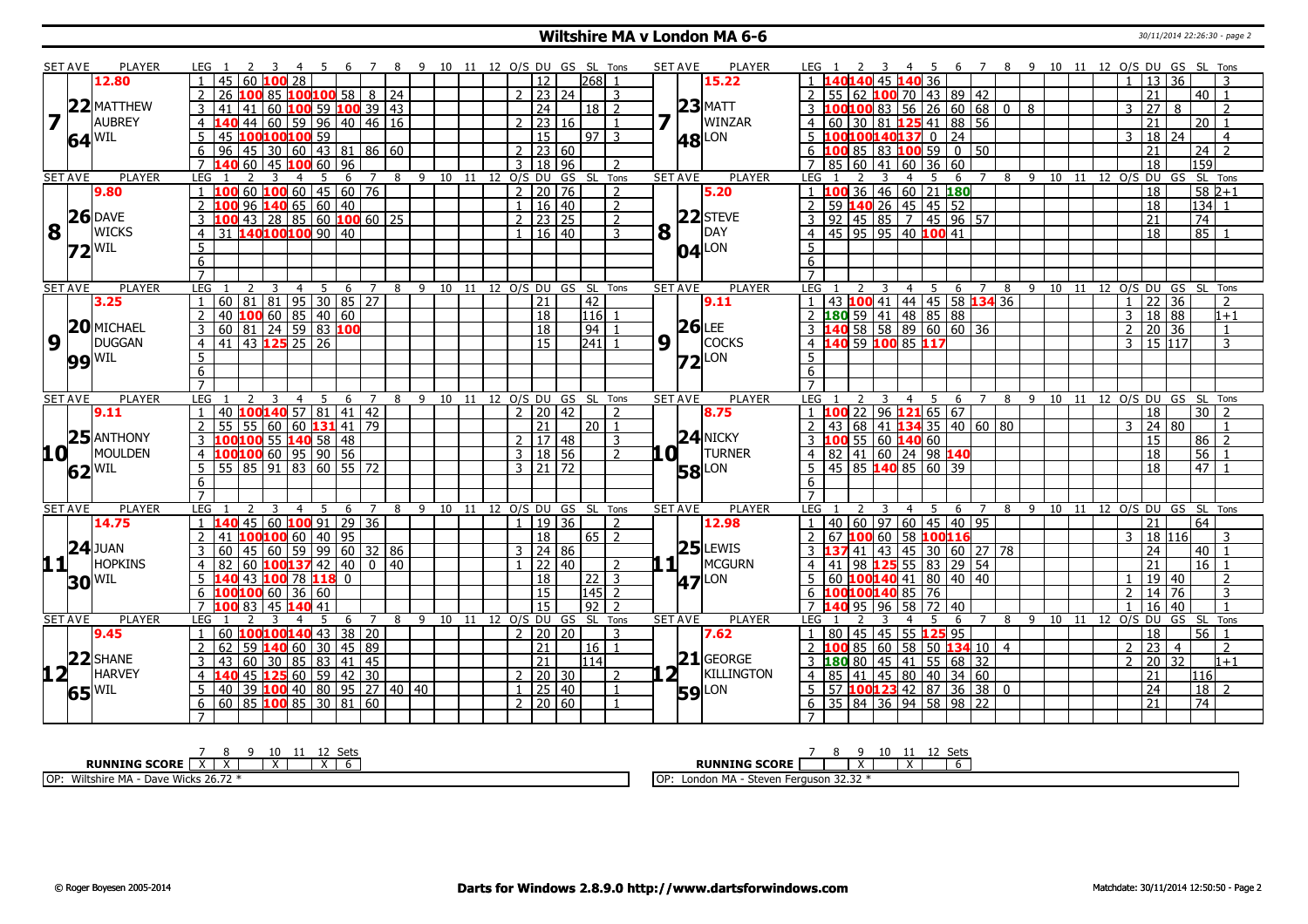# **Wiltshire MA**

## **London MA**

| <b>PLAYER</b>          |   |    | W/L WON LOST | <b>AVE</b> | <b>TAVE</b>     | <b>POINTS DARTS TONS TON+180</b> |      |      |    | <b>TONS</b> | <b>PLAYER</b>          |    | W/L WON LOST | <b>AVE</b> |       | TAVE POINTS DARTS TONS TON+ 180 |                  |    |    |   | <b>TONS</b> |
|------------------------|---|----|--------------|------------|-----------------|----------------------------------|------|------|----|-------------|------------------------|----|--------------|------------|-------|---------------------------------|------------------|----|----|---|-------------|
| <b>Paul Boulton</b>    |   |    |              | 22.25      | 10.33           | 2581                             | 116  |      |    | $9 + C$     | <b>Lewis Venes</b>     |    |              | 25.38      | 12.75 | 2944                            | 116'             |    |    | 0 | $11+0$      |
| Lee Evans              |   |    |              | 24.48      | 6.80            | 1469 l                           | 60 I |      |    | $6 + C$     | <b>Steven Ferguson</b> |    |              | 32.32      | 10.01 | 2004                            | 62               |    |    |   | $8 + 1$     |
| Andrew Southam         |   |    |              | 20.83      | $^{\prime}$ .25 | 2687                             | 129  |      |    | $7 + 0$     | <b>Tony Hamit</b>      |    |              | 22.52      | 12.49 | 2882                            | 128              |    |    |   | $10 + 1$    |
| <b>Adi Acott</b>       |   |    |              | 23.70      | 8.68            | 2323                             | 981  |      |    | $7 + 0$     | Robbie Hain            |    |              | 24.39      | 12.52 | 2341                            | 96               | 12 |    | 0 | $12 + 0$    |
| Richard North          |   |    |              | 24.60      | 13.44           | 2854                             | 116  |      |    | $10 + 2$    | Daniel Dav             |    |              | 23.95      | 11.69 | 2730                            | 114 <sup>7</sup> |    |    | 0 | $9 + 0$     |
| <b>Chris Daglish</b>   |   |    |              | 25.68      | l 1.06 l        | 2465                             | 96 I |      |    | $10 + 0$    | <b>Chris Stevens</b>   |    |              | 25.1       | 14.87 | 2316                            | 92               |    |    | 0 | $12 + 0$    |
| Matthew Aubrev         |   |    |              | 22.64      | 12.80           | 3124                             | 138  | 10 I |    | $12 + 0$    | <b>Matt Winzar</b>     |    |              | 23.48      | 15.22 | 3264                            | 139              |    |    | 0 | $13 + 0$    |
| Dave Wicks             |   |    |              | 26.72      | 9.80            | 2004                             | 75   |      |    | $9 + 0$     | <b>Steve Day</b>       | 0  |              | 22.04      | 5.20  | 1653                            | 75               |    |    |   | $4 + 1$     |
| Michael Duggan         |   | 0  |              | 20.99      | 3.25            | 1511                             | 721  |      |    | $3+0$       | Lee Cocks              |    |              | 26.72      | 9.11  | 2004                            | 75 I             |    |    |   | $7 + 1$     |
| <b>Anthony Moulden</b> |   |    |              | 25.62      | 9.11            | 2485                             | 97   |      |    | $8 + C$     | Nicky Turner           |    |              | 24.58      | 8.75  | 2286                            | 93               |    |    | 0 | $7 + 0$     |
| Juan Hopkins           |   |    |              | 24.30      | 14.75           | 3183                             | 131  | 10 I |    | $13 + 0$    | Lewis McGurn           |    |              | 25.47      | 12.98 | 3387                            | 133              |    |    | 0 | $11+0$      |
| <b>Shane Harvey</b>    |   |    |              | 22.65      | 9.45            | 2876                             | 127  |      |    | $8 + 0$     | George Killington      |    |              | 21.59      | 7.62  | 2742                            | 127              |    |    |   | $6 + 1$     |
| <b>TOTALS</b>          | D | 32 | 33           | 23.56      |                 | 29562                            | 1255 | 761  | 24 | $102 + 2$   | <b>TOTALS</b>          | 33 | 32           | 24.44      |       | 30553                           | 1250             | 77 | 28 |   | $110 + 5$   |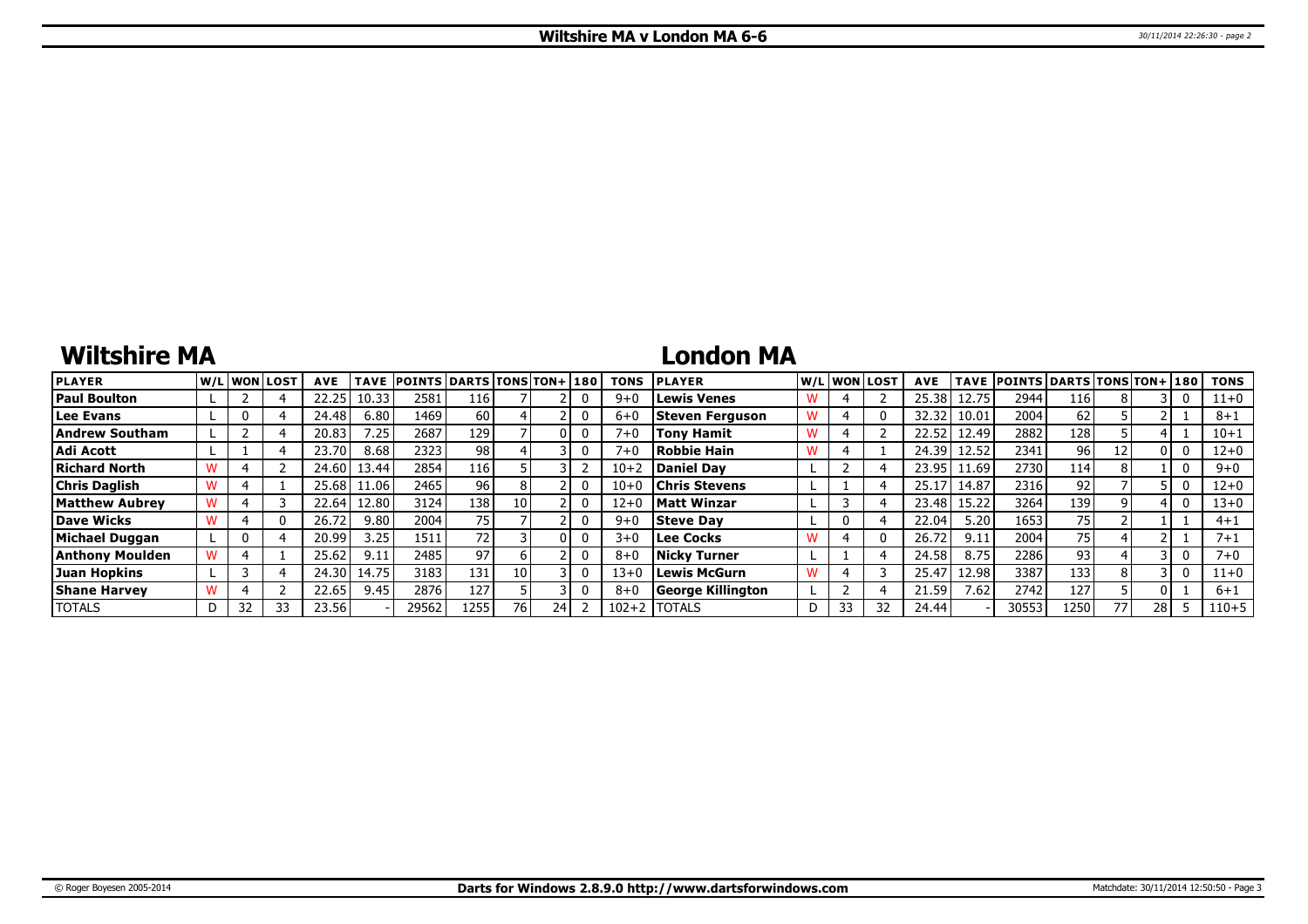## **Wiltshire WA v London WA 2-4** 30/11/2014 22:25:26 - page 1

|                         | <b>SET AVE</b> | <b>PLAYER</b>       | $LEG \t1$        |                 |                 |                 |                |    |                                        |     |     |                                                        |                                                                                                                 |             |   |                      | 4 5 6 7 8 9 10 11 12 O/S DU GS SL Tons |                                |   | <b>SET AVE</b>         | <b>PLAYER</b>     | LEG 1           |                                                                             |   |                         |                |                                          |   |                  |                             |                                                           |                |                | 2 3 4 5 6 7 8 9 10 11 12 O/S DU GS SL Tons |                |                     |                |          |                |
|-------------------------|----------------|---------------------|------------------|-----------------|-----------------|-----------------|----------------|----|----------------------------------------|-----|-----|--------------------------------------------------------|-----------------------------------------------------------------------------------------------------------------|-------------|---|----------------------|----------------------------------------|--------------------------------|---|------------------------|-------------------|-----------------|-----------------------------------------------------------------------------|---|-------------------------|----------------|------------------------------------------|---|------------------|-----------------------------|-----------------------------------------------------------|----------------|----------------|--------------------------------------------|----------------|---------------------|----------------|----------|----------------|
|                         |                | 3.65                |                  | 26              | 66.             | 36 <sup>1</sup> |                |    | $2 \, 100 \, 70 \, 66$                 |     |     |                                                        |                                                                                                                 |             |   | 21                   | 135                                    |                                |   |                        | 5.80              |                 |                                                                             |   |                         |                | $60   61   60$ 180 0 60 40 40            |   |                  |                             |                                                           |                |                |                                            |                | 22                  | 40             |          | $1 + 1$        |
|                         |                |                     |                  | 41              |                 |                 |                |    | $20$   21   68   36   85 <b>125</b> 61 |     |     |                                                        |                                                                                                                 |             |   | $\overline{24}$      | 44                                     |                                |   |                        |                   | <sup>2</sup>    |                                                                             |   |                         |                | 46 44 100 60 100 45 90 16                |   |                  |                             |                                                           |                |                |                                            | $\overline{2}$ | 23 16               |                |          | $\overline{2}$ |
|                         |                | <b>17</b> TINA      | $\overline{3}$   |                 |                 |                 |                |    | 45 140 21 45 24 34 11                  |     |     |                                                        |                                                                                                                 |             |   | $\overline{21}$      | 181                                    |                                |   |                        | 22 STEPHANIE      |                 | $3 60 $ 100 60 81 100 60 24 16                                              |   |                         |                |                                          |   |                  |                             |                                                           |                |                |                                            | $\overline{2}$ | $\frac{1}{23}$ 16   |                |          | $\overline{z}$ |
| 1                       |                | <b>ROWLANDS</b>     | $\overline{4}$   |                 |                 |                 |                |    |                                        |     |     |                                                        |                                                                                                                 |             |   |                      |                                        |                                |   |                        | <b>STUTLEY</b>    | $\overline{4}$  |                                                                             |   |                         |                |                                          |   |                  |                             |                                                           |                |                |                                            |                |                     |                |          |                |
|                         |                |                     | $\overline{5}$   |                 |                 |                 |                |    |                                        |     |     |                                                        |                                                                                                                 |             |   |                      |                                        |                                |   |                        |                   | $\overline{5}$  |                                                                             |   |                         |                |                                          |   |                  |                             |                                                           |                |                |                                            |                |                     |                |          |                |
|                         |                | $32^{ WIL }$        |                  |                 |                 |                 |                |    |                                        |     |     |                                                        |                                                                                                                 |             |   |                      |                                        |                                |   |                        | $10^{\text{LON}}$ |                 |                                                                             |   |                         |                |                                          |   |                  |                             |                                                           |                |                |                                            |                |                     |                |          |                |
|                         |                |                     | 6                |                 |                 |                 |                |    |                                        |     |     |                                                        |                                                                                                                 |             |   |                      |                                        |                                |   |                        |                   | 6               |                                                                             |   |                         |                |                                          |   |                  |                             |                                                           |                |                |                                            |                |                     |                |          |                |
|                         |                |                     | $\overline{7}$   |                 |                 |                 |                |    |                                        |     |     |                                                        |                                                                                                                 |             |   |                      |                                        |                                |   |                        |                   | $\overline{7}$  |                                                                             |   |                         |                |                                          |   |                  |                             |                                                           |                |                |                                            |                |                     |                |          |                |
|                         | <b>SET AVE</b> | <b>PLAYER</b>       | <b>LEG</b>       |                 | 2               | -3              | $\overline{4}$ | 5  |                                        | 6 7 |     |                                                        |                                                                                                                 |             |   |                      |                                        | 8 9 10 11 12 0/S DU GS SL Tons |   | <b>SET AVE</b>         | <b>PLAYER</b>     | LEG             |                                                                             | 2 | $\overline{\mathbf{3}}$ |                |                                          |   |                  |                             |                                                           |                |                | 4 5 6 7 8 9 10 11 12 O/S DU GS SL Tons     |                |                     |                |          |                |
|                         |                | 1.00                | -1               | 45              | 60              |                 |                |    | 85 45 41 30 55                         |     |     |                                                        |                                                                                                                 |             |   | $\overline{21}$      | 140                                    |                                |   |                        | 7.80              |                 | $1 \vert 100 \vert 41 \vert 100 \vert 40 \vert 100 \vert 80 \vert 40$       |   |                         |                |                                          |   |                  |                             |                                                           |                |                |                                            | $\overline{1}$ | 19 40               |                |          | $\mathbf{3}$   |
|                         |                | $15$ JAINE          | 2                | 60              | 85              |                 |                |    |                                        |     |     |                                                        | 21 45 30 30 45 55 58 72                                                                                         |             |   | $2$ 29 72            |                                        |                                |   |                        | $20$ LEANNE       | $\mathcal{P}$   |                                                                             |   |                         |                |                                          |   |                  |                             | $30   45   41   60   41   100   42   45   62   01$        |                |                |                                            |                | $\overline{30}$     |                | 35 1     |                |
|                         |                |                     | $\overline{3}$   |                 |                 |                 |                |    | $\frac{36}{36}$ 60 21 26 30 60         |     |     |                                                        |                                                                                                                 |             |   | $\overline{18}$      | 268                                    |                                |   |                        |                   | $\overline{3}$  |                                                                             |   |                         |                | 60   60   180   62   99   40             |   |                  |                             |                                                           |                |                |                                            | $\mathbf{1}$   | 16 40               |                |          | $1+1$          |
| $\overline{\mathbf{2}}$ |                | <b>TELLING</b>      | $\overline{4}$   |                 |                 |                 |                |    |                                        |     |     |                                                        | $-45$ 26 33 21 26 60 100 60 28 66                                                                               |             |   | $\overline{30}$      | 36                                     |                                | 2 |                        | <b>TOPPER</b>     | $\overline{4}$  |                                                                             |   |                         |                |                                          |   |                  |                             | 45 100 45 45 60 100 23 23 20 20 20                        |                |                |                                            | 2              | 32 20               |                |          |                |
|                         |                | $92^{ WIL }$        | $\overline{5}$   |                 |                 |                 |                |    |                                        |     |     |                                                        |                                                                                                                 |             |   |                      |                                        |                                |   |                        | <b>30 LON</b>     | 5               |                                                                             |   |                         |                |                                          |   |                  |                             |                                                           |                |                |                                            |                |                     |                |          |                |
|                         |                |                     | 6                |                 |                 |                 |                |    |                                        |     |     |                                                        |                                                                                                                 |             |   |                      |                                        |                                |   |                        |                   | 6               |                                                                             |   |                         |                |                                          |   |                  |                             |                                                           |                |                |                                            |                |                     |                |          |                |
|                         |                |                     | $\overline{7}$   |                 |                 |                 |                |    |                                        |     |     |                                                        |                                                                                                                 |             |   |                      |                                        |                                |   |                        |                   |                 |                                                                             |   |                         |                |                                          |   |                  |                             |                                                           |                |                |                                            |                |                     |                |          |                |
|                         | <b>SET AVE</b> | PLAYER              | LEG              |                 |                 |                 | $\overline{4}$ | 5  | 6                                      | 7   | 8   | 9                                                      |                                                                                                                 |             |   |                      | 10 11 12 0/S DU GS SL                  | Tons                           |   | <b>SET AVE</b>         | PLAYER            | <b>LEG</b>      |                                                                             |   |                         | $\overline{4}$ | 5                                        |   | $6 \overline{7}$ | $\overline{8}$              | $9 \quad 10$                                              |                |                | 11 12 0/S DU GS SL Tons                    |                |                     |                |          |                |
|                         |                | 1.00                |                  | 10 <sup>1</sup> | 52              | $\overline{33}$ |                |    |                                        |     |     | $57$   41   45   57   59   57                          |                                                                                                                 |             |   | 27                   | 90                                     |                                |   |                        | 3.60              |                 | 60                                                                          |   |                         |                |                                          |   |                  | 26 120 100 41 60 54 30 6    |                                                           | $\overline{4}$ |                |                                            | 3              | $\overline{30}$     | $\overline{4}$ |          |                |
|                         |                |                     | $\overline{2}$   | $\overline{29}$ |                 |                 |                |    |                                        |     |     |                                                        | 60 <b>100</b> 45 60 9 43 30 26 47 12                                                                            |             |   | 33                   | 140 I                                  |                                |   |                        |                   | 2               |                                                                             |   |                         |                |                                          |   |                  |                             | $43 \overline{)11} \overline{)30}$ 140 41 41 93 40 47 7 8 |                |                |                                            | $\overline{1}$ | $\overline{31}$     | $\overline{8}$ |          | $\overline{1}$ |
|                         |                | $15$ STACEY         | $\overline{3}$   | $95 \vert$      |                 |                 |                |    |                                        |     |     | 49 95 33 76 31 45 31 46                                |                                                                                                                 |             |   | $3 \mid 27 \mid 46$  |                                        |                                |   |                        | $16$ TAMMY        |                 | $3 \mid 41 \mid 26 \mid 55 \mid 60 \mid 81 \mid 40 \mid 44 \mid 60 \mid 31$ |   |                         |                |                                          |   |                  |                             |                                                           |                |                |                                            |                | 27                  |                | 63       |                |
| $\overline{\mathbf{3}}$ |                | DAY                 | $\overline{4}$   | 79              |                 | 57  41          |                |    |                                        |     |     |                                                        | $\overline{33}$ $\overline{83}$ $\overline{45}$ $\overline{45}$ $\overline{24}$ $\overline{54}$ $\overline{30}$ | $5^{\circ}$ |   | $\overline{33}$      | 5 <sup>5</sup>                         |                                | 3 |                        | MACKENZIE         | $\overline{4}$  |                                                                             |   |                         |                |                                          |   |                  |                             | 60 45 45 41 43 18 60 59 40 65 25                          |                |                |                                            | $\overline{2}$ | $32 \mid 25$        |                |          |                |
|                         |                | <b>57 WIL</b>       | $\overline{5}$   |                 |                 |                 |                |    |                                        |     |     |                                                        |                                                                                                                 |             |   |                      |                                        |                                |   | $\mathbf 1$            | LON               | 5               |                                                                             |   |                         |                |                                          |   |                  |                             |                                                           |                |                |                                            |                |                     |                |          |                |
|                         |                |                     | $\overline{6}$   |                 |                 |                 |                |    |                                        |     |     |                                                        |                                                                                                                 |             |   |                      |                                        |                                |   |                        |                   | 6               |                                                                             |   |                         |                |                                          |   |                  |                             |                                                           |                |                |                                            |                |                     |                |          |                |
|                         |                |                     | $\overline{7}$   |                 |                 |                 |                |    |                                        |     |     |                                                        |                                                                                                                 |             |   |                      |                                        |                                |   |                        |                   |                 |                                                                             |   |                         |                |                                          |   |                  |                             |                                                           |                |                |                                            |                |                     |                |          |                |
|                         | <b>SET AVE</b> | <b>PLAYER</b>       | LEG <sub>1</sub> |                 |                 |                 | $\overline{4}$ | -5 | - 6                                    |     | 7 8 |                                                        |                                                                                                                 |             |   |                      | 9 10 11 12 O/S DU GS SL Tons           |                                |   | <b>SET AVE</b>         | <b>PLAYER</b>     | LEG             |                                                                             |   |                         |                |                                          |   |                  |                             |                                                           |                |                | 4 5 6 7 8 9 10 11 12 O/S DU GS SL Tons     |                |                     |                |          |                |
|                         |                |                     | $\overline{1}$   | 22              | 43 <sup>1</sup> | 41              |                |    |                                        |     |     | $60$ 85 41 59 90 60                                    |                                                                                                                 |             |   | $3 \mid 27 \mid 60$  |                                        |                                |   |                        | 5.00              |                 |                                                                             |   |                         |                | $-60$   45   60   36   52   26   100 82  |   |                  |                             |                                                           |                |                |                                            |                | 24                  |                | 40 I     |                |
|                         |                |                     | $\overline{2}$   | 81              |                 |                 |                |    |                                        |     |     | 45 81 60 60 43 42 39 38                                | $\Omega$                                                                                                        |             |   | 30                   | l 12                                   |                                |   |                        |                   |                 |                                                                             |   |                         |                |                                          |   |                  |                             | 100111856040412642601818                                  |                |                |                                            |                | 32 18               |                |          |                |
|                         |                | $16$ TRACY          |                  | 58              | 60 <sup>1</sup> | 81 I            |                |    |                                        |     |     |                                                        | $145$ $ 41$ $ 60$ $ 60$ $ 41$ $ 15$ $ 40$                                                                       |             |   | 28 40                |                                        |                                |   |                        | $16$ CARLY        |                 |                                                                             |   |                         |                |                                          |   |                  | 60 40 60 100 45 41 15 28 40 |                                                           |                |                |                                            |                | 27                  |                | 72       |                |
| 4                       |                | SMITH               | $\overline{4}$   | 26              | $\overline{28}$ |                 |                |    |                                        |     |     | 98 26 60 66 55 28 94                                   |                                                                                                                 | 0 10        | 6 | 36                   | $\overline{4}$                         |                                |   | $4\vert$               | <b>TOWNSEND</b>   | 4 <sup>1</sup>  |                                                                             |   |                         |                |                                          |   |                  |                             | 36 60 45 40 100 85 59 14 38 22                            |                | $\overline{0}$ | $\mathbf{0}$                               | $\overline{3}$ | $\overline{39}$     |                |          |                |
|                         |                | $93^{ WIL }$        | 5                |                 |                 |                 |                |    |                                        |     |     | $\frac{1}{60}$   41   41   43   41   98   60   57   60 |                                                                                                                 |             |   | 2   26   60          |                                        |                                |   | 06                     | LON               |                 | $5   55   41   45   100   60   60   60   32$                                |   |                         |                |                                          |   |                  |                             |                                                           |                |                |                                            |                | $\overline{24}$     |                | 48       |                |
|                         |                |                     | $6\overline{6}$  |                 |                 |                 |                |    |                                        |     |     |                                                        |                                                                                                                 |             |   |                      |                                        |                                |   |                        |                   | 6               |                                                                             |   |                         |                |                                          |   |                  |                             |                                                           |                |                |                                            |                |                     |                |          |                |
|                         |                |                     | $\overline{7}$   |                 |                 |                 |                |    |                                        |     |     |                                                        |                                                                                                                 |             |   |                      |                                        |                                |   |                        |                   | $\overline{7}$  |                                                                             |   |                         |                |                                          |   |                  |                             |                                                           |                |                |                                            |                |                     |                |          |                |
|                         | <b>SET AVE</b> | <b>PLAYER</b>       | LEG              |                 |                 |                 | 4              | -5 | 6                                      | 7   | 8   |                                                        |                                                                                                                 |             |   |                      | 9 10 11 12 O/S DU GS SL Tons           |                                |   | <b>SET AVE</b>         | <b>PLAYER</b>     | <b>LEG</b>      |                                                                             |   |                         | 4              | -5                                       | 6 | 7                | 8                           |                                                           |                |                | 9 10 11 12 0/S DU GS SL Tons               |                |                     |                |          |                |
|                         |                | 4.21                | 1                | 60              | 60              |                 |                |    |                                        |     |     | $60$ 100 60 26 72 26 27                                |                                                                                                                 |             |   | 27                   | 10 <sub>1</sub>                        |                                |   |                        | 4.40              | $1 \quad$       |                                                                             |   |                         |                |                                          |   |                  |                             | $60$ 41 <b>100</b> 45 81 62 42 50 15 5                    |                |                |                                            | 3              | 30                  | -5             |          |                |
|                         |                |                     | 2                | 60              | 45 <sup>1</sup> |                 |                |    |                                        |     |     | 45   60   41   60   81   52   57                       |                                                                                                                 |             |   | $3 \mid 27 \mid 57$  |                                        |                                |   |                        |                   | $\mathcal{P}$   | 60 21 100 30 98 95 26 55                                                    |   |                         |                |                                          |   |                  |                             |                                                           |                |                |                                            |                | 24                  |                | $16$   1 |                |
|                         |                | $19$ JOANNA         | $\overline{3}$   | $\overline{81}$ |                 |                 |                |    | 45 121 100 12 54 38                    |     |     |                                                        |                                                                                                                 |             |   | $\overline{21}$      | $50$   2                               |                                |   |                        | <b>19</b> DEB     | 3               |                                                                             |   |                         |                | $60   60   41   95   40   100   50   55$ |   |                  |                             |                                                           |                |                |                                            | $\overline{3}$ | 24 55               |                |          | $\overline{1}$ |
| 5                       |                | <b>HOOKE</b>        | $\overline{4}$   | 40 l            |                 |                 |                |    | 99 60 26 41 <b>100</b> 55 60           |     |     |                                                        |                                                                                                                 |             |   | $\overline{24}$      | 20                                     |                                |   | $5\vert \bar{1} \vert$ | <b>WATLING</b>    | $\overline{4}$  |                                                                             |   |                         |                | 66 140 60 45 81 29 33 47                 |   |                  |                             |                                                           |                |                |                                            |                | $3 \mid 24 \mid 47$ |                |          | $\overline{1}$ |
|                         |                |                     | $\overline{5}$   |                 |                 |                 |                |    |                                        |     |     |                                                        |                                                                                                                 |             |   |                      |                                        |                                |   |                        |                   | 5               |                                                                             |   |                         |                |                                          |   |                  |                             |                                                           |                |                |                                            |                |                     |                |          |                |
|                         |                | $43$ <sup>WIL</sup> |                  |                 |                 |                 |                |    |                                        |     |     |                                                        |                                                                                                                 |             |   |                      |                                        |                                |   |                        | <b>49 LON</b>     |                 |                                                                             |   |                         |                |                                          |   |                  |                             |                                                           |                |                |                                            |                |                     |                |          |                |
|                         |                |                     | 6                |                 |                 |                 |                |    |                                        |     |     |                                                        |                                                                                                                 |             |   |                      |                                        |                                |   |                        |                   | 6               |                                                                             |   |                         |                |                                          |   |                  |                             |                                                           |                |                |                                            |                |                     |                |          |                |
|                         |                |                     | $\overline{7}$   |                 |                 |                 |                |    |                                        |     |     |                                                        |                                                                                                                 |             |   |                      |                                        |                                |   |                        |                   |                 |                                                                             |   |                         |                |                                          |   |                  |                             |                                                           |                |                |                                            |                |                     |                |          |                |
|                         | <b>SET AVE</b> | PLAYER              | LEG              |                 |                 |                 | $\overline{4}$ | -5 | 6                                      | 7   | 8   |                                                        | 9 10 11 12 O/S DU                                                                                               |             |   |                      | GS SL                                  | Tons                           |   | <b>SET AVE</b>         | <b>PLAYER</b>     | LEG             |                                                                             |   |                         | $\overline{4}$ | - 5                                      |   | 6 7              |                             | 8 9 10 11                                                 |                |                | 12 O/S DU GS SL Tons                       |                |                     |                |          |                |
|                         |                | 2.22                | 1                | 41              | 11 <sup>1</sup> |                 |                |    | 60   45   60   85   9                  |     |     |                                                        |                                                                                                                 |             |   | 21                   | 190                                    |                                |   |                        | 5.80              |                 |                                                                             |   |                         |                | 00 55 100 55 24 85 82                    |   |                  |                             |                                                           |                |                |                                            | 3              | 21                  | l 82           |          |                |
|                         |                |                     | 2                | 45              | 45              |                 |                |    | 70 81 40 83 43 94                      |     |     |                                                        |                                                                                                                 |             |   | 3   24   94          |                                        |                                |   |                        |                   | 2 <sup>1</sup>  | 85 140 40 30 31 85 19 31                                                    |   |                         |                |                                          |   |                  |                             |                                                           |                |                |                                            |                | 24                  |                | $40$   1 |                |
|                         |                | 22 SHIRLEY          | $\overline{3}$   |                 |                 |                 |                |    | 60 <b>121</b> 55 83 60 82 40           |     |     |                                                        |                                                                                                                 |             |   | 1   19   40          |                                        |                                |   |                        | $21$ <b>KERRY</b> | $\overline{3}$  |                                                                             |   |                         |                | 36 85 40 140 85 25                       |   |                  |                             |                                                           |                |                |                                            |                | 18                  |                | 90 1     |                |
| 6                       |                | <b>CASTLE</b>       | $\overline{4}$   |                 |                 |                 |                |    | 83   66   81   85   85   101           |     |     |                                                        |                                                                                                                 |             |   | $3 \mid 18 \mid 101$ |                                        | $\overline{1}$                 |   | $6\sqrt{ }$            | <b>SIMMONS</b>    |                 | $4$ 85 45 66 100 40 30                                                      |   |                         |                |                                          |   |                  |                             |                                                           |                |                |                                            |                | $\overline{18}$     |                | $135$ 1  |                |
|                         |                | $12$ <sup>WIL</sup> | 5                |                 |                 |                 |                |    |                                        |     |     |                                                        |                                                                                                                 |             |   |                      |                                        |                                |   | 47                     | LON               | $\overline{5}$  |                                                                             |   |                         |                |                                          |   |                  |                             |                                                           |                |                |                                            |                |                     |                |          |                |
|                         |                |                     | 6                |                 |                 |                 |                |    |                                        |     |     |                                                        |                                                                                                                 |             |   |                      |                                        |                                |   |                        |                   | $6\overline{6}$ |                                                                             |   |                         |                |                                          |   |                  |                             |                                                           |                |                |                                            |                |                     |                |          |                |
|                         |                |                     | $\overline{7}$   |                 |                 |                 |                |    |                                        |     |     |                                                        |                                                                                                                 |             |   |                      |                                        |                                |   |                        |                   | $\overline{7}$  |                                                                             |   |                         |                |                                          |   |                  |                             |                                                           |                |                |                                            |                |                     |                |          |                |

| <b>Sets</b><br>n<br>ັບປະ                                                                      | Set:                                                                             |
|-----------------------------------------------------------------------------------------------|----------------------------------------------------------------------------------|
| <b>RUNNING SCORE</b><br>.<br>$\lambda$                                                        | <b>NING SCORE</b><br>RUI                                                         |
| <b>OP</b><br>nire WA<br><b>A</b><br>Castle<br>$\ldots$ . while $\sim$ $\sim$<br>. .<br>___.__ | 22.10<br><b>1818</b><br>e Stutlev<br>10i<br>suephanie <sup>em</sup><br>London WA |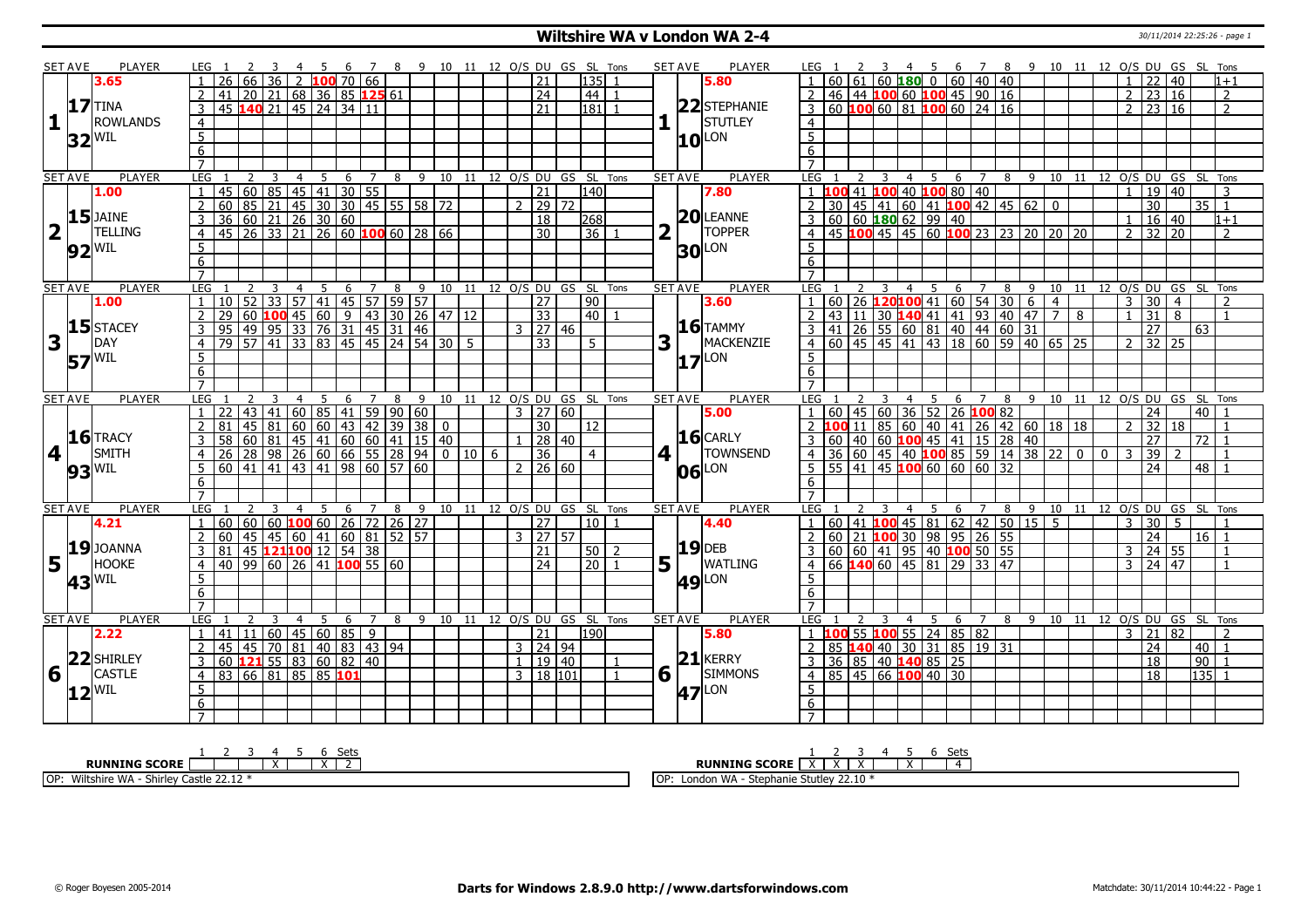# **Wiltshire WA**

# **London WA**

| <b>PLAYER</b>         |  | <b>W/Liwonilost</b> | <b>AVE</b> |      | TAVE POINTS DARTS TONS TON+ 180 |     |      |  | <b>TONS</b> | <b>IPLAYER</b>           |    | W/Liwonilost | <b>AVE</b>     |       | <b>TAVE POINTS DARTS TONS TON+ 180</b> |     |    |    | TONS     |
|-----------------------|--|---------------------|------------|------|---------------------------------|-----|------|--|-------------|--------------------------|----|--------------|----------------|-------|----------------------------------------|-----|----|----|----------|
| <b>Tina Rowlands</b>  |  |                     |            | 3.65 | 1143'                           | 66  |      |  | 3+          | <b>Stephanie Stutley</b> |    |              |                | 5.80  | 1503                                   | 68  |    |    |          |
| Jaine Telling         |  |                     | 15.92      | 1.00 | 1560 l                          | 98  |      |  |             | Leanne Topper            |    |              | 20.30          | 7.80. | 1969                                   | 97. |    |    |          |
| <b>Stacey Day</b>     |  |                     |            | 1.00 | 1869                            | 120 |      |  |             | <b>Tammy Mackenzie</b>   |    |              | $16.1^{\circ}$ | 3.60  | 194:                                   | 120 |    |    |          |
| <b>Tracy Smith</b>    |  |                     | 16.93      | 0.00 | 2489                            | 147 |      |  |             | <b>Carly Townsend</b>    |    |              | 16.06          | 5.00  | 2345                                   | 146 |    | 01 |          |
| Joanna Hooke          |  |                     | 19.43      | 4.21 | 1924                            | 99  |      |  |             | Deb Watling              |    |              | 19.49          | : 40  | 1988                                   | 102 |    |    | $4 + 0$  |
| <b>Shirley Castle</b> |  |                     |            | 2.22 | 1814                            | 82  |      |  |             | Kerry Simmons            |    |              | 41.47          | 5.80  | 1739                                   | 81  |    |    |          |
| <b>TOTALS</b>         |  |                     | 17.65      |      | 10799                           | 612 | 10 I |  | $11+0$      | <b>ITOTALS</b>           | 15 |              | 18.7.          |       | 11485                                  | 614 | 23 |    | $29 + 2$ |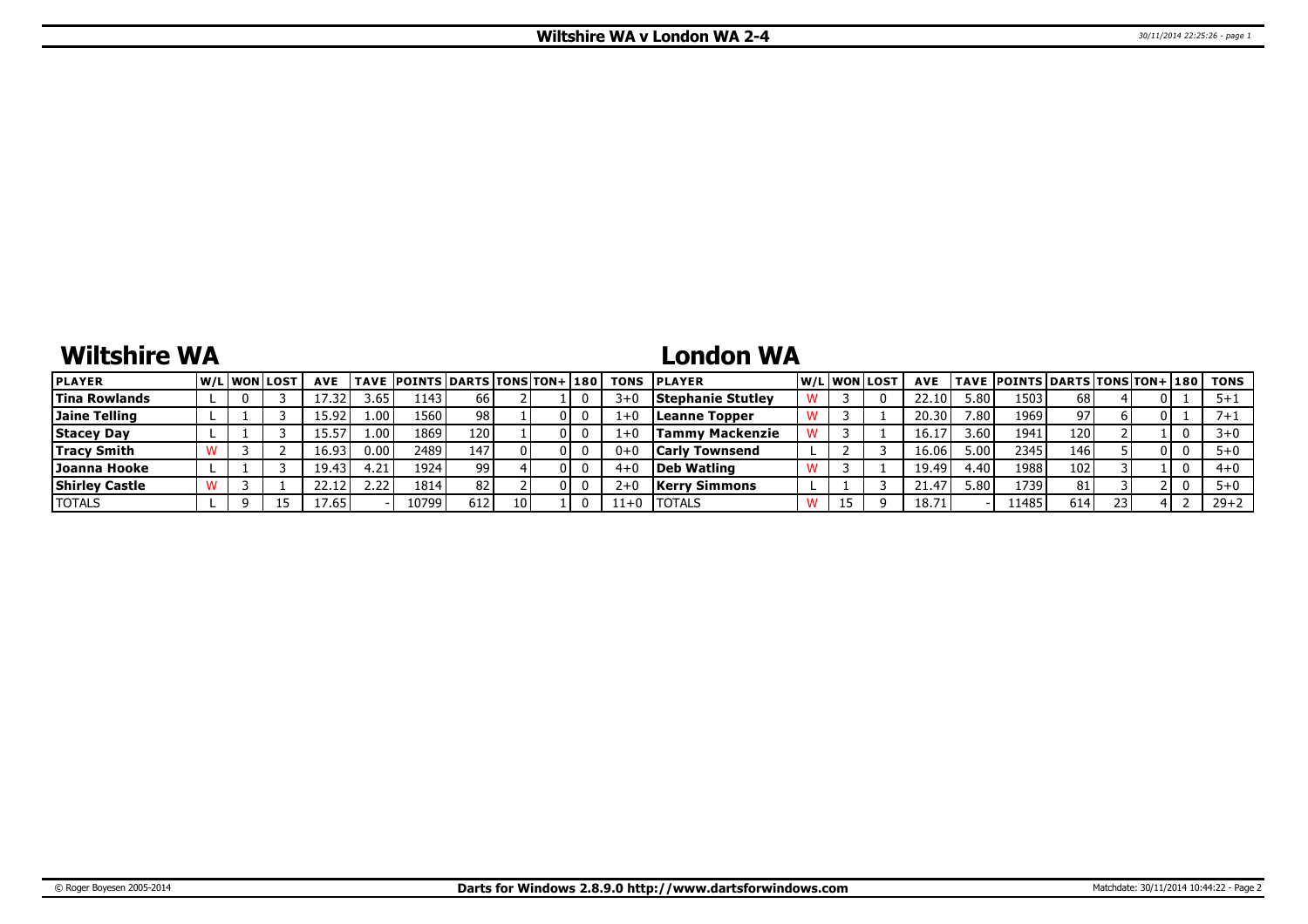#### **Wiltshire MB v London MB 4-8** 30/11/2014 22:24:23 - page 1

|                         | <b>SET AVE</b>  | <b>PLAYER</b>              | LEG 1                                                         |                                                                                                | 4                                | - 5   |               |                |                                                       | 6 7 8 9 10 11 12 O/S DU GS SL Tons                           |    |                              |                  |                     |                |                         |                |                       | PLAYER<br><b>SET AVE</b>        | LEG 1                                                             | 45       |                |   | 6 7 8 9 10 11 12 O/S DU GS SL Tons |    |                |                |                       |                 |                |
|-------------------------|-----------------|----------------------------|---------------------------------------------------------------|------------------------------------------------------------------------------------------------|----------------------------------|-------|---------------|----------------|-------------------------------------------------------|--------------------------------------------------------------|----|------------------------------|------------------|---------------------|----------------|-------------------------|----------------|-----------------------|---------------------------------|-------------------------------------------------------------------|----------|----------------|---|------------------------------------|----|----------------|----------------|-----------------------|-----------------|----------------|
|                         |                 | 6.57                       | $\overline{1}$                                                | 85 <b>100</b>                                                                                  | $\overline{45}$                  |       | 100 30 123 16 |                |                                                       |                                                              |    |                              |                  | 21                  |                | $\overline{2}$          | -3             |                       | 12.50                           | 85   100 64   70   61   21   4<br>96                              |          |                |   |                                    |    |                | 3              | $\overline{24}$       | $\overline{4}$  |                |
|                         |                 |                            | 2<br>60                                                       |                                                                                                | 55 62 60 <b>100</b> 40 58 66     |       |               |                |                                                       |                                                              |    |                              |                  | $3 \mid 24 \mid 66$ |                |                         | $\mathbf{1}$   |                       |                                 | 1001256068852320                                                  |          |                |   |                                    |    |                |                | 21                    | 20 I            | $\overline{z}$ |
|                         |                 | 21 ANDREW                  | $\overline{3}$                                                | 70 134                                                                                         | $40 \ 36$                        |       |               |                |                                                       |                                                              |    |                              |                  | $\overline{12}$     |                | 2211                    |                |                       | $25$ WAYNE                      | 5 43 180 97 56                                                    |          |                |   |                                    |    |                | $\mathcal{P}$  | 14                    | 56              | $2 + 1$        |
|                         | $1\overline{1}$ | <b>MCALLISTER</b>          |                                                               |                                                                                                |                                  |       |               |                |                                                       |                                                              |    |                              |                  |                     |                |                         |                |                       |                                 |                                                                   |          |                |   |                                    |    |                |                |                       |                 |                |
|                         |                 |                            | $\overline{4}$                                                | 60 82 55 33 97 81 53                                                                           |                                  |       |               |                | $\begin{array}{ c c c }\n\hline\n0 & 40\n\end{array}$ |                                                              |    |                              |                  | 25 40               |                |                         |                |                       | <b>BROWN</b>                    | 85 100 140 140 18 0 0 10<br>4 <sup>1</sup>                        |          |                |   |                                    |    |                |                | $\overline{24}$       | 8               | $\overline{3}$ |
|                         |                 | $98^{\rm [WIL]}$           | 5                                                             | 45 59 81 100                                                                                   |                                  |       |               |                |                                                       |                                                              |    |                              |                  | 12                  |                | 216 I                   |                |                       | $54$ <sup>LON</sup>             | 40100 81 85 95                                                    |          |                |   |                                    |    |                | $\overline{2}$ | 14 95                 |                 | $\overline{2}$ |
|                         |                 |                            | 6                                                             |                                                                                                |                                  |       |               |                |                                                       |                                                              |    |                              |                  |                     |                |                         |                |                       |                                 | 6                                                                 |          |                |   |                                    |    |                |                |                       |                 |                |
|                         |                 |                            | $\overline{7}$                                                |                                                                                                |                                  |       |               |                |                                                       |                                                              |    |                              |                  |                     |                |                         |                |                       |                                 |                                                                   |          |                |   |                                    |    |                |                |                       |                 |                |
|                         | <b>SET AVE</b>  | <b>PLAYER</b>              | LEG                                                           |                                                                                                | 3<br>$\overline{4}$              | -5    | -6            | $\overline{7}$ | 8                                                     | 9 10 11 12 O/S DU GS SL Tons                                 |    |                              |                  |                     |                |                         |                |                       | <b>SET AVE</b><br><b>PLAYER</b> | LEG<br>$\overline{4}$                                             | 5<br>6   | $\overline{7}$ |   | 8 9 10 11 12 O/S DU GS SL Tons     |    |                |                |                       |                 |                |
|                         |                 | 6.14                       |                                                               | 140                                                                                            | 45                               |       | $100$ 44 32   |                |                                                       |                                                              |    |                              | $\overline{2}$ . | 17 32               |                |                         | 3              |                       | 10.34                           | 99 100 36<br>34100                                                |          |                |   |                                    |    |                |                | $\overline{15}$       | $\overline{32}$ | 3              |
|                         |                 |                            | 2                                                             |                                                                                                |                                  |       |               |                |                                                       |                                                              |    |                              |                  | $\overline{21}$     |                | 8                       | $\overline{1}$ |                       |                                 | <b>125137</b> 58 59 44 70 4 4<br>59 99 <b>177</b> 45 <b>121</b>   |          |                |   |                                    |    |                | 2              | $\overline{23}$       | $\overline{4}$  | 2              |
|                         | 24              | SCOTT                      | $\overline{3}$                                                |                                                                                                |                                  |       |               |                |                                                       |                                                              |    |                              |                  | $\overline{15}$     |                | 167                     |                |                       | $28$ MATTHEW                    | $\overline{\phantom{a}3}$                                         |          |                |   |                                    |    |                | 3 I            | 15 121                |                 | $2+1$          |
| $\overline{\mathbf{2}}$ | l I             | MILLIN                     | $\overline{4}$                                                |                                                                                                |                                  |       |               |                |                                                       |                                                              |    |                              |                  | 15                  |                | 161                     |                | 2                     | <b>WILSON</b>                   | $85 \overline{)81}$ 140 83 52 60<br>$\overline{4}$                |          |                |   |                                    |    |                | $\overline{2}$ | 17 60                 |                 | $\overline{1}$ |
|                         | 53              | WIL                        | 5                                                             |                                                                                                |                                  |       |               |                |                                                       |                                                              |    |                              |                  |                     |                |                         |                |                       | LON<br> 17                      | 5                                                                 |          |                |   |                                    |    |                |                |                       |                 |                |
|                         |                 |                            | 6                                                             |                                                                                                |                                  |       |               |                |                                                       |                                                              |    |                              |                  |                     |                |                         |                |                       |                                 | 6                                                                 |          |                |   |                                    |    |                |                |                       |                 |                |
|                         |                 |                            | $\overline{7}$                                                |                                                                                                |                                  |       |               |                |                                                       |                                                              |    |                              |                  |                     |                |                         |                |                       |                                 | $\overline{7}$                                                    |          |                |   |                                    |    |                |                |                       |                 |                |
|                         | <b>SET AVE</b>  | <b>PLAYER</b>              | <b>LEG</b>                                                    | $\overline{2}$                                                                                 | 3<br>$\overline{4}$              | - 5   | - 6           |                | 78                                                    | 9 10 11 12 O/S DU GS SL Tons                                 |    |                              |                  |                     |                |                         |                |                       | <b>SET AVE</b><br><b>PLAYER</b> | LEG 1<br>$\overline{4}$                                           | $-5$     |                |   | 6 7 8 9 10 11 12 O/S DU GS SL Tons |    |                |                |                       |                 |                |
|                         |                 | 10.20                      | $\overline{1}$                                                | 60   43 <mark>100</mark> 60   98   96                                                          |                                  |       |               |                |                                                       |                                                              |    |                              |                  | 18                  |                | 44                      | $\overline{1}$ |                       | 15.81                           | 50 $10085$ 45 81 40<br>1100                                       |          |                |   |                                    |    |                | $\mathbf{1}$   | 19 40                 |                 | $\overline{2}$ |
|                         |                 |                            | $\overline{2}$                                                | 100140100 99 46 12                                                                             |                                  |       |               | $\overline{4}$ |                                                       |                                                              |    |                              |                  | 3 21                | $\overline{4}$ |                         | 3              |                       |                                 | 44 100 100 100 99 43<br>$\overline{2}$                            |          |                |   |                                    |    |                |                | 18                    | 15              | $\overline{3}$ |
|                         | 24              | BOB                        |                                                               | 60 $100$ 60 43                                                                                 |                                  |       |               |                |                                                       |                                                              |    |                              |                  | $\overline{12}$     |                | 238                     |                |                       | $25$ GRAHAM                     | 3 100100100100101                                                 |          |                |   |                                    |    |                | 3              | 15 101                |                 | $\overline{5}$ |
| 3                       |                 | PHILLIPS                   |                                                               | 140100 60 140 61                                                                               |                                  |       |               |                |                                                       |                                                              |    |                              |                  | 3   15   61         |                |                         |                | $3\sqrt{1}$           | RACKSTRAW                       | 40 180 100 40                                                     |          |                |   |                                    |    |                |                |                       |                 | 141 2+1        |
|                         |                 |                            | 4                                                             | $\boxed{60}$ $\boxed{45}$ $\boxed{60}$ $\boxed{60}$ $\boxed{60}$ $\boxed{100}$ 33 $\boxed{75}$ |                                  |       |               |                |                                                       |                                                              |    |                              |                  |                     |                |                         | 3              |                       |                                 | $\overline{4}$<br>85 100100 60 100 51 3 0 0                       |          |                |   |                                    |    |                |                | 12<br>$\overline{27}$ | $\overline{2}$  |                |
|                         |                 | $16$ <sup>WIL</sup>        | 5                                                             |                                                                                                |                                  |       |               |                |                                                       | 8                                                            |    |                              |                  | 2   26   8          |                |                         |                |                       | <b>79</b> LON                   | $5^{\circ}$                                                       |          |                |   |                                    |    |                |                |                       |                 |                |
|                         |                 |                            | 6                                                             |                                                                                                |                                  |       |               |                |                                                       |                                                              |    |                              |                  |                     |                |                         |                |                       |                                 | 6                                                                 |          |                |   |                                    |    |                |                |                       |                 |                |
|                         |                 |                            | $\overline{7}$                                                |                                                                                                |                                  |       |               |                |                                                       |                                                              |    |                              |                  |                     |                |                         |                |                       |                                 | $\overline{7}$                                                    |          |                |   |                                    |    |                |                |                       |                 |                |
|                         |                 |                            |                                                               |                                                                                                |                                  |       |               |                |                                                       |                                                              |    |                              |                  |                     |                |                         |                |                       |                                 |                                                                   |          |                |   |                                    |    |                |                |                       |                 |                |
|                         | <b>SET AVE</b>  | <b>PLAYER</b>              | <b>LEG</b>                                                    |                                                                                                | 4                                | 5     | 6             |                |                                                       | 9                                                            | 10 |                              |                  |                     |                | 11 12 O/S DU GS SL Tons |                |                       | <b>SET AVE</b><br><b>PLAYER</b> | LEG<br>4                                                          | 5<br>6   | 7              | 8 | 9<br>10                            | 11 |                |                |                       | 12 O/S DU GS SL | Tons           |
|                         |                 | 2.00                       | $\overline{1}$                                                |                                                                                                |                                  |       |               |                |                                                       |                                                              |    |                              |                  | 18                  |                | 160                     |                |                       | 10.12                           | $\overline{1}$                                                    |          |                |   |                                    |    |                |                | 16                    | 32              | $B+1$          |
|                         |                 |                            | $\overline{2}$                                                | 41 43 <b>100</b> 83 44 30<br>85 85 41 45 26 87 73 43                                           |                                  |       |               |                |                                                       | 8                                                            |    |                              |                  | 27                  |                | 8                       |                |                       |                                 | 180100 45 125 19 32<br>55 7 140137100 26 27 5 0<br>$\overline{z}$ |          |                |   | $\overline{4}$                     |    |                | $\mathbf{1}$   | 28                    | $\overline{4}$  | $\overline{3}$ |
|                         |                 | $18$ SCOTT                 | $\overline{3}$                                                | 76 100 17 45 60 46 85 32                                                                       |                                  |       |               |                |                                                       |                                                              |    |                              |                  | 24                  |                | 40                      |                |                       | 22 SPENCER                      | 45 100 41 40 130 37 27 81<br>3                                    |          |                |   |                                    |    |                | $\mathcal{L}$  | $\overline{23}$<br>81 |                 | $\overline{2}$ |
|                         | 4 <sup>1</sup>  | LOVELL                     | $\overline{4}$                                                |                                                                                                |                                  |       |               |                |                                                       |                                                              |    |                              |                  |                     |                |                         |                | 4 1                   | ELLIS                           | $\overline{4}$                                                    |          |                |   |                                    |    |                |                |                       |                 |                |
|                         |                 | WIL                        | $\overline{5}$                                                |                                                                                                |                                  |       |               |                |                                                       |                                                              |    |                              |                  |                     |                |                         |                |                       | LON                             | $\overline{5}$                                                    |          |                |   |                                    |    |                |                |                       |                 |                |
|                         | 77              |                            | 6                                                             |                                                                                                |                                  |       |               |                |                                                       |                                                              |    |                              |                  |                     |                |                         |                |                       | 43                              | $6 \overline{6}$                                                  |          |                |   |                                    |    |                |                |                       |                 |                |
|                         |                 |                            | $\overline{7}$                                                |                                                                                                |                                  |       |               |                |                                                       |                                                              |    |                              |                  |                     |                |                         |                |                       |                                 |                                                                   |          |                |   |                                    |    |                |                |                       |                 |                |
|                         | <b>SET AVE</b>  | <b>PLAYER</b>              | LEG                                                           |                                                                                                | 3<br>$\overline{4}$              | -5    | 6             | $\overline{7}$ | 8                                                     | 9                                                            |    | 10 11 12 O/S DU GS SL Tons   |                  |                     |                |                         |                |                       | <b>SET AVE</b><br><b>PLAYER</b> | <b>LEG</b><br>3                                                   | 4 5      | 6 7            | 8 | 9 10 11 12 0/S DU GS SL Tons       |    |                |                |                       |                 |                |
|                         |                 | 6.98                       | $1 \mid 100 \mid 67 \mid 100 \mid 60 \mid 82 \mid 67 \mid 25$ |                                                                                                |                                  |       |               |                |                                                       |                                                              |    |                              |                  | 3   21   25         |                |                         | 2              |                       | 3.40                            | 45 100 46 140 80 22 36<br>$\overline{1}$                          |          |                |   |                                    |    |                |                | 21                    | 32              | $\overline{2}$ |
|                         |                 |                            |                                                               | 45 121140137 58                                                                                |                                  |       |               |                |                                                       |                                                              |    |                              |                  | $2 \mid 14 \mid 58$ |                |                         | 3              |                       |                                 | 70 60 60 19                                                       |          |                |   |                                    |    |                |                | 12                    | 292             |                |
|                         |                 |                            | $\overline{3}$                                                |                                                                                                |                                  |       |               |                |                                                       | 41   95   <mark>100</mark>   52   59   40   58   42   10   2 |    | $\mathbf{0}$<br>$\mathbf{0}$ |                  | 2  41  2            |                |                         |                |                       | $15$ LEE                        | 3                                                                 |          |                |   |                                    |    | $\overline{0}$ |                | $\overline{42}$       | 2 l             |                |
|                         |                 | $19$ NICK<br><b>BUDGEN</b> | $\overline{4}$                                                |                                                                                                |                                  |       |               |                |                                                       |                                                              |    |                              |                  |                     |                |                         |                |                       | CLIFFORD                        | $36\overline{77}$ 45 39 100 85 99 0 0 10 10 8<br>$\overline{4}$   |          |                |   |                                    |    |                |                |                       |                 |                |
|                         | $5\vert$        |                            |                                                               |                                                                                                |                                  |       |               |                |                                                       |                                                              |    |                              |                  |                     |                |                         |                | $5\vert$ <sup>T</sup> |                                 | 5                                                                 |          |                |   |                                    |    |                |                |                       |                 |                |
|                         |                 | <b>78 WIL</b>              | 5                                                             |                                                                                                |                                  |       |               |                |                                                       |                                                              |    |                              |                  |                     |                |                         |                |                       | 69 LON                          |                                                                   |          |                |   |                                    |    |                |                |                       |                 |                |
|                         |                 |                            | 6                                                             |                                                                                                |                                  |       |               |                |                                                       |                                                              |    |                              |                  |                     |                |                         |                |                       |                                 | 6<br>$\overline{7}$                                               |          |                |   |                                    |    |                |                |                       |                 |                |
|                         |                 |                            | $\overline{7}$                                                | $\overline{2}$                                                                                 |                                  |       |               |                |                                                       |                                                              |    |                              |                  |                     |                |                         |                |                       |                                 |                                                                   |          |                |   |                                    |    |                |                |                       |                 |                |
|                         | <b>SET AVE</b>  | PLAYER                     | LEG                                                           |                                                                                                | 3<br>$\overline{4}$              | 5     | 6             | $7^{\circ}$    | 8                                                     | 9 10 11 12 O/S DU GS SL Tons                                 |    |                              |                  |                     |                |                         |                |                       | <b>SET AVE</b><br><b>PLAYER</b> | LEG<br>4                                                          | - 5<br>6 | $\overline{7}$ | 8 | 9 10 11 12 O/S DU GS SL Tons       |    |                |                |                       |                 |                |
|                         |                 | 2.00                       | 1<br>100                                                      |                                                                                                | 60   40   61   81   59   26   34 |       |               |                |                                                       |                                                              |    |                              |                  | 24                  |                | l 40 l                  |                |                       | 11.66                           | $100 100 $ 45 $100 100 $ 46   5   5<br>$\overline{1}$             |          |                |   |                                    |    |                | $2 \mid 23$    |                       | 5 <sup>5</sup>  | $\overline{4}$ |
|                         |                 |                            | 2<br>41                                                       | $ 81\rangle$                                                                                   | $\overline{22}$                  | 41 26 |               |                |                                                       |                                                              |    |                              |                  | 15                  |                | 290                     |                |                       |                                 | 60 140 81 80 40                                                   |          |                |   |                                    |    |                | $\overline{2}$ | 17                    | 40              | $\overline{2}$ |
|                         |                 | $19$ PAUL                  | $\overline{3}$                                                | 22 97 55 41 60 97 43 86                                                                        |                                  |       |               |                |                                                       |                                                              |    |                              |                  | $2 \mid 23 \mid 86$ |                |                         |                |                       | $26$ STEVE                      | 59 44 40 85 121 38 98<br>3                                        |          |                |   |                                    |    |                |                | $\overline{21}$       | 16 <sup>1</sup> | $\overline{1}$ |
|                         | $6\sqrt{ }$     | <b>OAKLEY</b>              | $\overline{4}$                                                | 85 40 42 100                                                                                   |                                  |       |               |                |                                                       |                                                              |    |                              |                  | 12                  |                | 234  1                  |                | 6                     | DAY                             | 100180125 36 60<br>4                                              |          |                |   |                                    |    |                | $\mathcal{P}$  | 14 60                 |                 | B+1            |
|                         |                 | $46^{\text{WIL}}$          | 5                                                             |                                                                                                |                                  |       |               |                |                                                       |                                                              |    |                              |                  |                     |                |                         |                |                       | $51$ <sup>LON</sup>             | 5                                                                 |          |                |   |                                    |    |                |                |                       |                 |                |
|                         |                 |                            | 6<br>$\overline{7}$                                           |                                                                                                |                                  |       |               |                |                                                       |                                                              |    |                              |                  |                     |                |                         |                |                       |                                 | 6<br>7                                                            |          |                |   |                                    |    |                |                |                       |                 |                |

**RUNNING SCORE** 1 2 3 X 4 5 X 6 Sets 2

**RUNNING SCORE**  $\begin{array}{|c|c|c|c|c|}\n\hline\n & 2 & 3 & 4 & 5 & 6 & \text{Sets} \\
\hline\n\end{array}$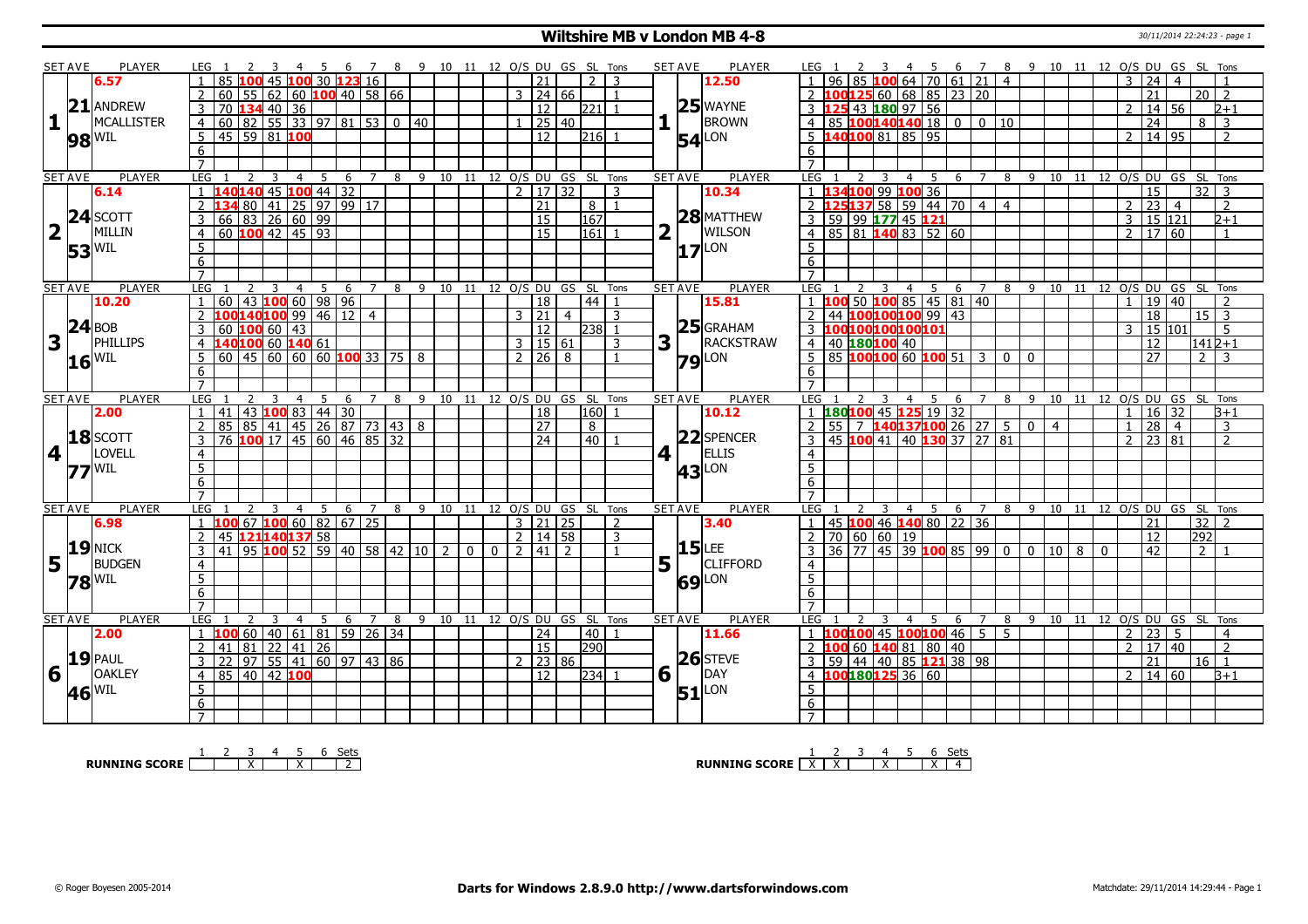## **Wiltshire MB v London MB 4-8** 30/11/2014 22:24:23 - page 2

|                                           | <b>SET AVE</b>      | PLAYER                    | LEG 1                             | <sup>2</sup><br>-3                                        | -4<br>- 5              | - 6          |                |                            | 7 8 9 10 11 12 O/S DU GS SL Tons       |                            |  |                     |                   |                |     | <b>SET AVE</b>      | PLAYER        | LEG 1                  | <sup>2</sup>                    |                         |                |                             |                                        |                                             |                                                                               |                 | 6 7 8 9 10 11 12 O/S DU GS SL Tons     |                       |                |                  |                   |                 |                |
|-------------------------------------------|---------------------|---------------------------|-----------------------------------|-----------------------------------------------------------|------------------------|--------------|----------------|----------------------------|----------------------------------------|----------------------------|--|---------------------|-------------------|----------------|-----|---------------------|---------------|------------------------|---------------------------------|-------------------------|----------------|-----------------------------|----------------------------------------|---------------------------------------------|-------------------------------------------------------------------------------|-----------------|----------------------------------------|-----------------------|----------------|------------------|-------------------|-----------------|----------------|
|                                           |                     | 9.03                      |                                   | 62   60   41                                              | 38                     | 40 27 87 134 |                |                            |                                        |                            |  | $\overline{24}$     | 12                |                |     |                     | 9.80          |                        |                                 |                         |                |                             |                                        | $55   40$ 140140 82 34 6                    | $\overline{0}$                                                                | $\sqrt{4}$      |                                        |                       | $\mathbf{1}$   | 25               | $\overline{4}$    |                 |                |
|                                           |                     |                           |                                   | 43 <br>60 <b>140</b>                                      |                        | 98 55        | l o I          | $\mathcal{R}$              |                                        |                            |  | $\overline{24}$     | 212               |                |     |                     |               |                        |                                 |                         |                |                             |                                        | 82 100100 66 61 40 32 20                    |                                                                               |                 |                                        |                       | 3              | $\overline{24}$  | $\overline{20}$   |                 | $\overline{2}$ |
|                                           |                     |                           | 3<br>21                           | 55 140 60 112 70<br>43                                    |                        |              |                |                            |                                        |                            |  | $3 \mid 21 \mid 70$ |                   | <sup>2</sup>   |     |                     | $22$ NICK     |                        |                                 |                         |                |                             |                                        |                                             |                                                                               |                 |                                        |                       |                | 21               |                   | 10              | $\overline{z}$ |
|                                           |                     | $ 7 ^{22 $ MATT<br>HARRIS | $\overline{4}$                    | 42 65 68 41 59 140 42 44                                  |                        |              |                |                            |                                        |                            |  | 3   24   44         |                   | $\overline{1}$ | 7   |                     | <b>COCKS</b>  |                        |                                 |                         |                |                             |                                        |                                             |                                                                               |                 |                                        |                       |                | 21               |                   | $\overline{20}$ |                |
|                                           |                     | $65$ <sup>WIL</sup>       | -5                                | 83 65 137 81 83 52                                        |                        |              |                |                            |                                        |                            |  | $2 \mid 17 \mid 52$ |                   | $\mathbf{1}$   |     | $34$ <sup>LON</sup> |               |                        |                                 |                         |                |                             | $5\ \ 100100\ \ 85\ \ 100\ \ 42\ \ 34$ |                                             |                                                                               |                 |                                        |                       |                | 18               |                   | $40 \mid 3$     |                |
|                                           |                     |                           | 6                                 |                                                           |                        |              |                |                            |                                        |                            |  |                     |                   |                |     |                     |               | 6                      |                                 |                         |                |                             |                                        |                                             |                                                                               |                 |                                        |                       |                |                  |                   |                 |                |
|                                           |                     |                           | $\overline{7}$                    |                                                           |                        |              |                |                            |                                        |                            |  |                     |                   |                |     |                     |               | $\overline{7}$         |                                 |                         |                |                             |                                        |                                             |                                                                               |                 |                                        |                       |                |                  |                   |                 |                |
|                                           | <b>SET AVE</b>      | <b>PLAYER</b>             | <b>LEG</b>                        | 2<br>3                                                    | - 5<br>$\overline{4}$  | - 6          | $\overline{7}$ | 8                          | 9 10 11 12 O/S DU GS SL Tons           |                            |  |                     |                   |                |     | <b>SET AVE</b>      | <b>PLAYER</b> | LEG                    |                                 | 3                       | 4              | 5                           | - 6                                    | $\overline{7}$                              |                                                                               |                 | 8 9 10 11 12 0/S DU GS SL Tons         |                       |                |                  |                   |                 |                |
|                                           |                     | 7.99                      | $\mathbf{1}$                      | 60 81 180 80 28 66 0                                      |                        |              |                | $\overline{4}$             |                                        |                            |  | $\overline{24}$     | $\frac{1}{2}$ 1+1 |                |     |                     | 14.25         |                        |                                 |                         |                |                             |                                        |                                             | $1 \vert 100 \vert 45 \vert 60 \vert 140 \vert 60 \vert 36 \vert 40 \vert 20$ |                 |                                        |                       | $\overline{2}$ | $\overline{23}$  | 20                |                 | $\overline{2}$ |
|                                           |                     |                           | 2 140 76 45 94 77 69              |                                                           |                        |              |                |                            |                                        |                            |  | $2 \mid 17 \mid 69$ |                   | $\overline{1}$ |     |                     |               | $2$ 100 60 140 96 99 4 |                                 |                         |                |                             |                                        |                                             |                                                                               |                 |                                        |                       |                | $\overline{18}$  |                   | 2 <sub>2</sub>  |                |
|                                           |                     | <b>8 23 RICHIE</b>        | $\overline{3}$                    | 81 121 80 50 22 60                                        |                        |              |                |                            |                                        |                            |  | $\overline{18}$     | $87$   1          |                |     |                     | $24$ MATT     |                        |                                 |                         |                |                             | 3 100125100140 18 18                   |                                             |                                                                               |                 |                                        |                       | 3              | 18 18            |                   |                 | $\overline{4}$ |
|                                           |                     | <b>ETTWELL</b>            | $\overline{4}$                    | 80 18 45 121 60 6 97 74                                   |                        |              |                |                            |                                        |                            |  | $3 \mid 24 \mid 74$ |                   | $\overline{1}$ | 8   |                     | WINZAR        |                        |                                 |                         |                |                             |                                        | $4   41   60   100   25   81   85   77   0$ |                                                                               |                 |                                        |                       |                | 24               |                   | 32              | $\vert$ 1      |
|                                           |                     | $56^{\text{WIL}}$         |                                   | $10013788$ 41 48 51                                       |                        |              |                |                            |                                        |                            |  | $\overline{18}$     | $36$   2          |                |     | $71$ <sup>LON</sup> |               |                        |                                 |                         |                |                             | $5\,$ 100 83 100 180 22 16             |                                             |                                                                               |                 |                                        |                       | $\mathcal{P}$  | $\frac{17}{16}$  |                   |                 | $B+1$          |
|                                           |                     |                           | 6                                 |                                                           |                        |              |                |                            |                                        |                            |  |                     |                   |                |     |                     |               | 6                      |                                 |                         |                |                             |                                        |                                             |                                                                               |                 |                                        |                       |                |                  |                   |                 |                |
|                                           |                     |                           |                                   |                                                           |                        |              |                |                            |                                        |                            |  |                     |                   |                |     |                     |               |                        |                                 |                         |                |                             |                                        |                                             |                                                                               |                 |                                        |                       |                |                  |                   |                 |                |
|                                           | <b>SET AVE</b>      | <b>PLAYER</b>             | LEG                               | $\overline{\mathbf{3}}$<br>2                              |                        |              |                |                            | 4 5 6 7 8 9 10 11 12 O/S DU GS SL Tons |                            |  |                     |                   |                |     | <b>SET AVE</b>      | <b>PLAYER</b> | LEG <sub>1</sub>       |                                 | $\overline{\mathbf{3}}$ |                |                             |                                        |                                             |                                                                               |                 | 4 5 6 7 8 9 10 11 12 O/S DU GS SL Tons |                       |                |                  |                   |                 |                |
|                                           |                     | 10.52                     |                                   | $100$ 60 60 $100$ 60 57                                   |                        |              |                |                            |                                        |                            |  | $\overline{18}$     | $64$   2          |                |     |                     | 10.48         |                        |                                 |                         |                |                             |                                        | 1 100 85 85 59 28 128 16                    |                                                                               |                 |                                        |                       | $\mathcal{P}$  | $\overline{20}$  | $\overline{16}$   |                 | $\overline{2}$ |
|                                           |                     |                           | 81                                | 41 <b>140</b> 60 45 58 36 40                              |                        |              |                |                            |                                        |                            |  | $2 \mid 23 \mid 40$ |                   |                |     |                     |               | $\overline{2}$         | 93 100                          |                         |                |                             | 45 97 82 44 20                         |                                             |                                                                               |                 |                                        |                       |                | 21               |                   | 20              | $\overline{1}$ |
|                                           | 20                  | <b>KEVIN</b>              | 3                                 | 100 45 60 26 60 35 100 16 21                              |                        |              |                |                            |                                        |                            |  | $\overline{27}$     | $38\sqrt{2}$      |                |     |                     | $20$ GENE     |                        |                                 |                         |                |                             |                                        | 95 100 140 100 48 0 14 0                    |                                                                               | $0 \mid 4$      |                                        |                       | 2              | $\overline{29}$  | $\overline{4}$    |                 | 3              |
|                                           | 9 <sup>1</sup>      | <b>BAREFOOT</b>           |                                   | 4 60 140 60 60 30 47 72 32<br>5 140 43 100 26 132 46 10 0 |                        |              |                |                            |                                        |                            |  | $2$   23   32       |                   | $\overline{1}$ | 9   | H.                  | HILL          |                        |                                 |                         |                |                             | 4 180 60 100 49 40 32 0                |                                             |                                                                               |                 |                                        |                       |                | 21               |                   | $40\,2+1$       |                |
|                                           | $33$ <sup>WIL</sup> |                           |                                   |                                                           |                        |              |                |                            | $\Omega$                               |                            |  | 27                  | $4 \mid 3$        |                |     | $21$ LON            |               | -5                     |                                 |                         |                |                             |                                        |                                             | 45 36 58 60 40 40 100 42 76 4                                                 |                 |                                        |                       | 3              | 30               | $\overline{4}$    |                 |                |
|                                           |                     |                           | 6                                 |                                                           |                        |              |                |                            |                                        |                            |  |                     |                   |                |     |                     |               | 6                      |                                 |                         |                |                             |                                        |                                             |                                                                               |                 |                                        |                       |                |                  |                   |                 |                |
|                                           |                     |                           | $\overline{7}$                    |                                                           |                        |              |                |                            |                                        |                            |  |                     |                   |                |     |                     |               | $\overline{7}$         |                                 |                         |                |                             |                                        |                                             |                                                                               |                 |                                        |                       |                |                  |                   |                 |                |
|                                           | <b>SET AVE</b>      | <b>PLAYER</b>             | LEG                               |                                                           | $\overline{4}$<br>5    | 6            | $7^{\circ}$    | 8                          | 9                                      | 10 11 12 0/S DU GS SL Tons |  |                     |                   |                |     | <b>SET AVE</b>      | <b>PLAYER</b> | LEG                    |                                 |                         | $\overline{4}$ | 5                           | 6                                      | $\overline{7}$                              |                                                                               |                 | 8 9 10 11 12 0/S DU GS SL Tons         |                       |                |                  |                   |                 |                |
|                                           |                     |                           |                                   |                                                           |                        |              |                |                            |                                        |                            |  | $\overline{24}$     | $20$   2          |                |     |                     | 10.00         | $\mathbf{1}$           | 85 <b>100</b> 45 30 70 85 46 40 |                         |                |                             |                                        |                                             |                                                                               |                 |                                        |                       | $\mathbf{1}$   | $\overline{22}$  | 40                |                 |                |
|                                           |                     | 11.21                     | $\overline{1}$                    | 60 $\frac{100}{54}$ 39   27 $\frac{120}{49}$ 49   32      |                        |              |                |                            |                                        |                            |  |                     |                   |                |     |                     |               |                        |                                 |                         |                |                             |                                        |                                             |                                                                               |                 |                                        |                       |                |                  |                   |                 |                |
|                                           |                     |                           | 2<br>60                           | 44   100 83   60   64   60<br>30                          |                        |              |                |                            |                                        |                            |  | $3 \mid 24 \mid 60$ |                   | $\overline{1}$ |     |                     |               |                        |                                 |                         |                |                             |                                        | 2 60 55 100 41 100 120 21 0                 |                                                                               |                 |                                        |                       |                | 24               |                   | 4 I             | $\overline{3}$ |
|                                           |                     | $24$ STUART               | 3  100  81   60  121   99   40    |                                                           |                        |              |                |                            |                                        |                            |  | 3   18   40         |                   | $\overline{2}$ |     |                     | 23 STUART     |                        |                                 |                         |                | 3 100 95 100 60 83          |                                        |                                             |                                                                               |                 |                                        |                       |                | 15               |                   |                 |                |
| 10 L                                      |                     | MAUNDRELL                 | $\overline{4}$                    | 100 43 44 59 140 79                                       |                        |              |                |                            |                                        |                            |  | $\overline{18}$     | $36$   2          |                | .OI |                     | PATT          |                        |                                 |                         |                |                             | 4 64 100 85 140 42 50 20               |                                             |                                                                               |                 |                                        |                       | $\mathbf{3}$   | 21               | 20                |                 | $\overline{2}$ |
|                                           |                     |                           | $5 \overline{100140100}$ 44 97 20 |                                                           |                        |              |                |                            |                                        |                            |  | $1 \mid 16 \mid 20$ |                   | -3             |     |                     |               |                        |                                 |                         |                | 5   60   41   41   85   140 |                                        |                                             |                                                                               |                 |                                        |                       |                | 15               |                   | 134 1           |                |
|                                           |                     | 49 WIL                    | 6                                 |                                                           |                        |              |                |                            |                                        |                            |  |                     |                   |                |     | $75$ <sup>LON</sup> |               | 6                      |                                 |                         |                |                             |                                        |                                             |                                                                               |                 |                                        |                       |                |                  |                   |                 |                |
|                                           |                     |                           | $\overline{7}$                    |                                                           |                        |              |                |                            |                                        |                            |  |                     |                   |                |     |                     |               | $\overline{7}$         |                                 |                         |                |                             |                                        |                                             |                                                                               |                 |                                        |                       |                |                  |                   |                 |                |
|                                           | <b>SET AVE</b>      | <b>PLAYER</b>             | LEG                               | -3                                                        | $-5$<br>$\overline{4}$ | $6^{\circ}$  |                | 7 8                        | 9 10 11 12 O/S DU GS SL Tons           |                            |  |                     |                   |                |     | <b>SET AVE</b>      | <b>PLAYER</b> | LEG                    |                                 |                         |                | 4 5                         |                                        |                                             |                                                                               |                 | 6 7 8 9 10 11 12                       |                       |                |                  | O/S DU GS SL Tons |                 |                |
|                                           |                     | 6.20                      | 1   85   85   81   100   45   85  |                                                           |                        |              |                |                            |                                        |                            |  | $\overline{18}$     | $\sqrt{20}$ 1     |                |     |                     | 7.60          |                        |                                 |                         |                |                             |                                        | $1   60$ <b>140100</b> 81 41 59 20          |                                                                               |                 |                                        |                       | $\overline{2}$ | 20 20            |                   |                 | $\overline{z}$ |
|                                           |                     |                           | 2<br>40                           | $92$ 41 85 24 81                                          |                        |              |                |                            |                                        |                            |  | $\overline{18}$     | 138               |                |     |                     |               |                        |                                 |                         |                |                             | 2 60 68 100 81 140 52                  |                                             |                                                                               |                 |                                        |                       | 3              | 18               | 52                |                 | 2              |
|                                           | 23                  | <b>TERRY</b>              |                                   | 100 55 80 140 46 40 20 20                                 |                        |              |                |                            |                                        |                            |  | $2 \mid 23 \mid 20$ |                   | $\overline{2}$ |     |                     | $25$ TOMMY    |                        |                                 |                         |                |                             |                                        | 3 60 60 58 83 28 83 41 63                   |                                                                               |                 |                                        |                       |                | $\overline{24}$  |                   | 25              |                |
|                                           |                     | SMITH                     | $\overline{4}$                    | 60 40 100 26 60 180                                       |                        |              |                |                            |                                        |                            |  | 18                  | $352+1$           |                |     |                     | SANWELL       |                        |                                 |                         |                |                             | 4 4 5 99 100 180 57 20                 |                                             |                                                                               |                 |                                        |                       | $2^{\circ}$    | $\sqrt{17}$   20 |                   |                 | $2 + 1$        |
|                                           |                     | $52$ <sup>WIL</sup>       | 5                                 |                                                           |                        |              |                |                            |                                        |                            |  |                     |                   |                |     | 05                  | LON           | 5                      |                                 |                         |                |                             |                                        |                                             |                                                                               |                 |                                        |                       |                |                  |                   |                 |                |
|                                           |                     |                           | 6                                 |                                                           |                        |              |                |                            |                                        |                            |  |                     |                   |                |     |                     |               | 6                      |                                 |                         |                |                             |                                        |                                             |                                                                               |                 |                                        |                       |                |                  |                   |                 |                |
|                                           |                     |                           |                                   |                                                           |                        |              |                |                            |                                        |                            |  |                     |                   |                |     |                     |               | $\overline{7}$         |                                 |                         |                |                             |                                        |                                             |                                                                               |                 |                                        |                       |                |                  |                   |                 |                |
|                                           | <b>SET AVE</b>      | <b>PLAYER</b>             | <b>LEG</b>                        |                                                           | $\overline{4}$<br>5    | 6            | 7              | 8                          | 9                                      | 10 11 12 O/S DU GS SL Tons |  |                     |                   |                |     | <b>SET AVE</b>      | <b>PLAYER</b> | LEG                    |                                 |                         | $\overline{4}$ | - 5                         | 6                                      | $\overline{7}$                              | 8                                                                             | 9               |                                        | 10 11 12 O/S DU GS SL |                |                  |                   |                 | Tons           |
|                                           |                     | 4.96                      |                                   | $125$ 22 41                                               |                        |              |                | 3   40   60   41   46   55 |                                        |                            |  | $\overline{27}$     | 68                | $\overline{1}$ |     |                     | 6.72          |                        |                                 |                         |                |                             |                                        |                                             | $1 \mid 24 \mid 85 \mid 43$ <b>140</b> 99 58 28 0                             | $\overline{24}$ |                                        |                       | $\overline{2}$ | $26 \mid 24$     |                   |                 | $\overline{1}$ |
|                                           |                     |                           | 2                                 | $95$ 13 100 58 85                                         |                        |              |                |                            |                                        |                            |  | 15                  | l150l 1           |                |     |                     |               |                        |                                 |                         |                |                             | $81$ 180 60 140 20 20                  |                                             |                                                                               |                 |                                        |                       | 3              | $18 \mid 20$     |                   |                 | $_{2+1}$       |
|                                           |                     | $20$ ALAN                 | 3                                 | $55   45   60   7$ 140 43 131                             |                        |              |                |                            |                                        |                            |  | 21                  | $\sqrt{20}$ 2     |                |     |                     | $23$ SCOTT    |                        |                                 |                         |                |                             |                                        | 3   85   41   58   60   45   100   12       |                                                                               |                 |                                        |                       | 3              | 21 112           |                   |                 | $\overline{2}$ |
| 12 <sub>1</sub>                           |                     | <b>ENSTONE</b>            | $\overline{4}$                    |                                                           |                        |              |                |                            |                                        |                            |  |                     |                   |                |     | 2 <sub>1</sub>      | ARTISS        | $\overline{4}$         |                                 |                         |                |                             |                                        |                                             |                                                                               |                 |                                        |                       |                |                  |                   |                 |                |
| $11$ <sup><math>\overline{1}</math></sup> | $08^{\rm WIL}$      |                           | $5\overline{)}$                   |                                                           |                        |              |                |                            |                                        |                            |  |                     |                   |                |     | $ 12 $ LON          |               | $\overline{5}$         |                                 |                         |                |                             |                                        |                                             |                                                                               |                 |                                        |                       |                |                  |                   |                 |                |
|                                           |                     |                           | $6\overline{6}$<br>$\overline{7}$ |                                                           |                        |              |                |                            |                                        |                            |  |                     |                   |                |     |                     |               | 6<br>$\overline{7}$    |                                 |                         |                |                             |                                        |                                             |                                                                               |                 |                                        |                       |                |                  |                   |                 |                |

| 10<br>ำ∼+<br>ັບປະ                                             | -atc<br>ししい                                                          |
|---------------------------------------------------------------|----------------------------------------------------------------------|
| <b>RUNNING SCORE</b>                                          | <b>RUNNING SCORE</b><br>$\ddot{\phantom{1}}$<br>$\ddot{\phantom{1}}$ |
| 1.24.47<br>OP:<br>Wiltshire MB -<br>Stuart Maundrell<br>24.49 | Wilson 28.17<br>ı MB<br>- Matthew '<br>∩n<br>London<br>ι∪τ           |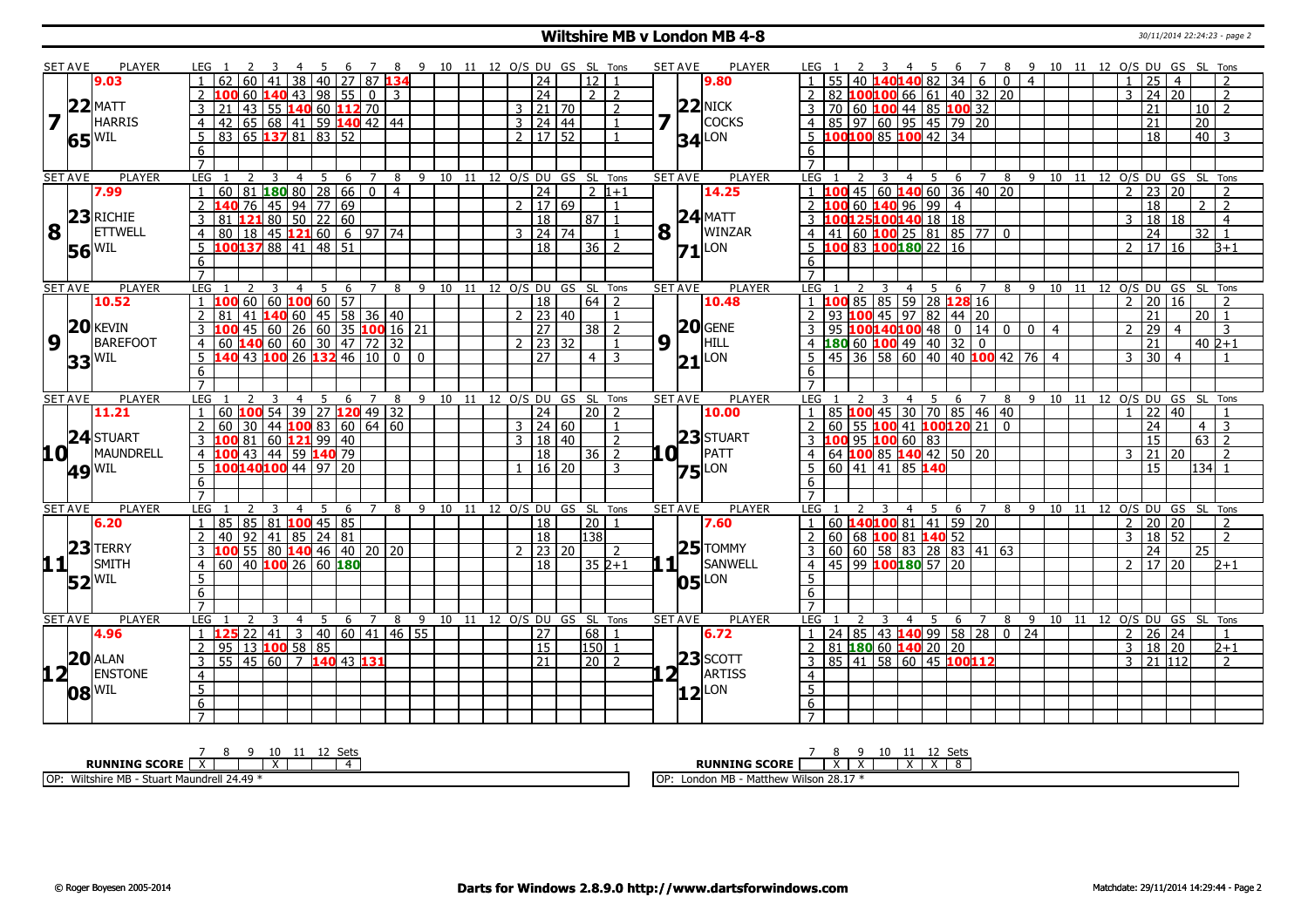# **Wiltshire MB**

## **London MB**

| <b>PLAYER</b>            |  | lw/Llwonllost | <b>AVE</b> | <b>TAVE</b> | <b>POINTS DARTS TONS TON+180</b> |      |     |    | <b>TONS</b> | <b>PLAYER</b>            | W/L WON LOST | <b>AVE</b> | <b>TAVE</b> | <b>POINTS DARTS TONS TON+1180</b> |      |    |    | <b>TONS</b> |
|--------------------------|--|---------------|------------|-------------|----------------------------------|------|-----|----|-------------|--------------------------|--------------|------------|-------------|-----------------------------------|------|----|----|-------------|
| <b>Andrew Mcallister</b> |  |               | 21.98      | 6.57        | 2066                             | 94   |     |    | $6 + C$     | Wavne Brown              |              | 25.54      | 12.50       | 2477                              | 97   |    |    | $10 + 1$    |
| <b>Scott Millin</b>      |  |               | 24.53      | 6.14        | 1668                             | 68   |     |    | $5 + C$     | Matthew Wilson           |              | 28.1       | 12.11       | 1972                              | 70 I |    |    | $8 + 1$     |
| <b>Bob Phillips</b>      |  |               | 24.16      | 10.20       | 2223                             | 92   |     |    | $9 + C$     | <b>SGraham Rackstraw</b> |              | 25.79      | 15.81       | 2347                              | 91   | 14 |    | $15 + 1$    |
| <b>Scott Lovell</b>      |  |               | 18.77      | 2.00        | 1295                             | 69   |     |    | $2 + 0$     | Spencer Ellis            |              | 22.43      | 10.12       | 1503                              | 67   |    |    | $8 + 1$     |
| <b>Nick Budgen</b>       |  |               | 19.78      | 6.98        | 1503                             | 76   |     |    | $6 + C$     | Lee Clifford             | 0            | 15.69      | 3.40        | 1177                              | 75   |    |    | $3+0$       |
| <b>Paul Oakley</b>       |  |               | 19.46      | 2.00        | 1440                             | 741  |     |    | $2 + 0$     | <b>Steve Dav</b>         |              | 26.51      | 11.66       | 1988                              | 75.  |    |    | $10 + 1$    |
| <b>Matt Harris</b>       |  |               | 22.65      | 9.03        | 2491                             | 110  |     |    | $7 + C$     | <b>Nick Cocks</b>        |              | 22.34      | 9.80        | 2435                              | 109  |    |    | $9 + 0$     |
| <b>Richie Ettwell</b>    |  |               | 23.56      | 7.99        | 2380                             | 101  |     |    | $6 + 1$     | Matt Winzar              |              | 24.7       | 14.25       | 2471                              | 100  |    |    | $12 + 1$    |
| <b>Kevin Barefoot</b>    |  |               | 20.33      | 10.52       | 2399                             | 118  |     |    | $9 + 0$     | <b>Gene Hill</b>         |              | 20.21      | 10.48       | 2445                              | 121  |    |    | $9 + 1$     |
| <b>Stuart Maundrell</b>  |  |               | 24.49      | 11.21       | 2449                             | 100  |     |    | $10 + 0$    | <b>Stuart Patt</b>       |              | 23.75      | 10.00       | 2304                              | 97   |    |    | $9 + 0$     |
| <b>Terry Smith</b>       |  |               | 23.52      | 6.20        | 1811                             | 77   |     |    | $5 + 1$     | <b>Tommy Sanwell</b>     |              | 25.05      | 7.60        | 1979                              | 79   |    |    | $6 + 1$     |
| Alan Enstone             |  |               | 20.08      | 4.96        | 1265                             | 63   |     |    | $4 + 0$     | <b>Scott Artiss</b>      |              | 23.12      | 6.72        | 1503                              | 65   |    |    | $5 + 1$     |
| <b>TOTALS</b>            |  | 30            | 22.06      |             | 22990                            | 1042 | 52. | 17 | $71 + 2$    | <b>ITOTALS</b>           | 30           | 23.52      |             | 24601                             | 1046 | 76 | 20 | $104 + 9$   |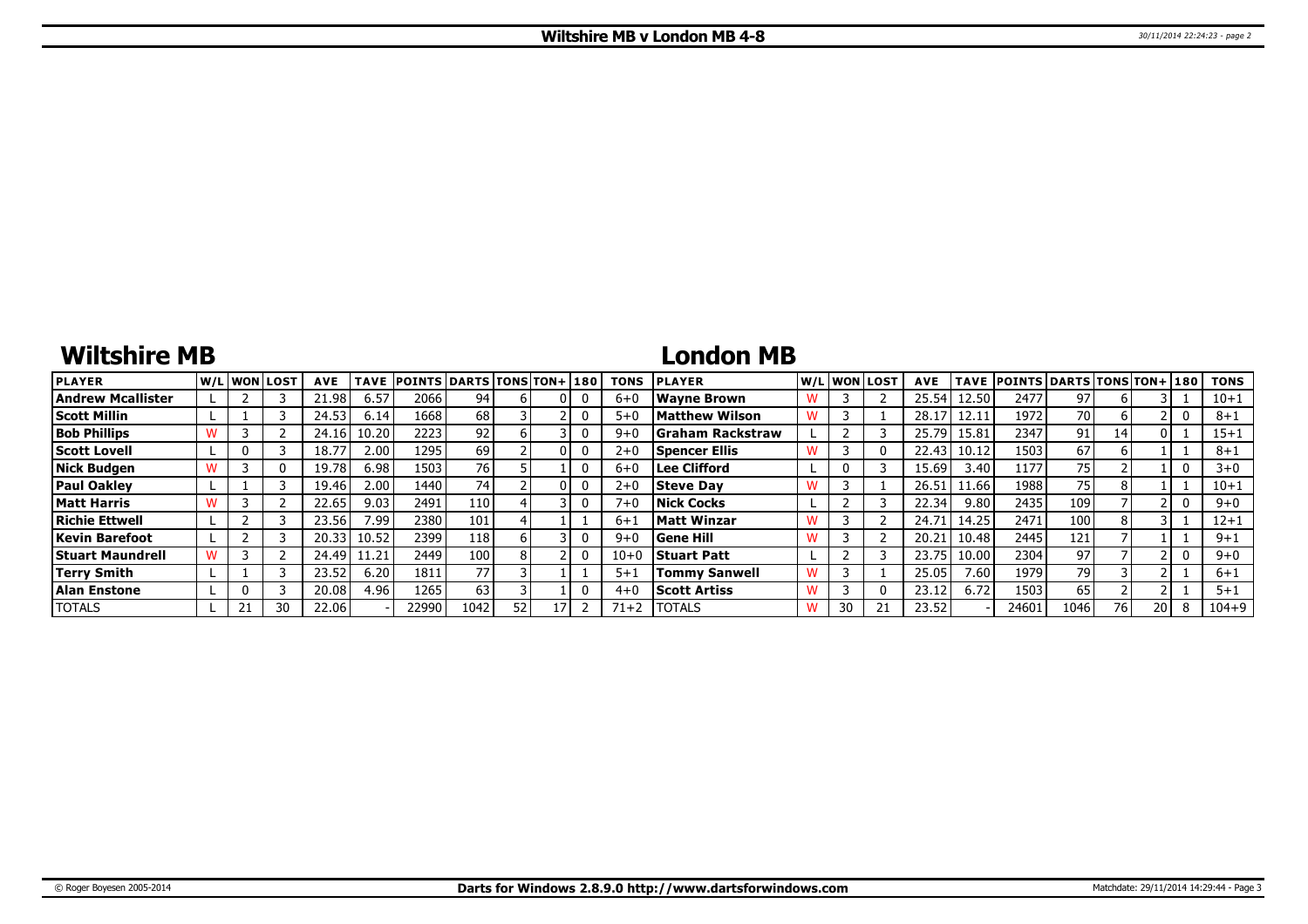## **Wiltshire WB v London WB 3-3** 30/11/2014 22:23:57 - page 1

|                         | SET AVE        | PLAYER                                                 |                     |                                                                                                                                                    |    |                                                                                                 |                |                |   |                 |                             |                                          |                |             |                |                |                           |   | 10 11 12 O/S DU GS SL Tons   |              |                | SET AVE        | PLAYER            |                     |    |                          |                         |                |      | - 6 |                |                               |     |                                                                                                                           |    |                |                |                |                       |                 |                 |                                        |
|-------------------------|----------------|--------------------------------------------------------|---------------------|----------------------------------------------------------------------------------------------------------------------------------------------------|----|-------------------------------------------------------------------------------------------------|----------------|----------------|---|-----------------|-----------------------------|------------------------------------------|----------------|-------------|----------------|----------------|---------------------------|---|------------------------------|--------------|----------------|----------------|-------------------|---------------------|----|--------------------------|-------------------------|----------------|------|-----|----------------|-------------------------------|-----|---------------------------------------------------------------------------------------------------------------------------|----|----------------|----------------|----------------|-----------------------|-----------------|-----------------|----------------------------------------|
|                         |                | 1.00                                                   |                     | $\overline{26}$                                                                                                                                    | 26 | 41                                                                                              |                |                |   |                 |                             | 4 5 6 7 8 9<br>45 62 62 <b>100</b> 74 45 | $\overline{0}$ |             |                |                | $\overline{30}$           |   | $\overline{20}$              |              |                |                | 4.55              |                     | 60 |                          | 13 40                   |                |      |     |                | 80   85   100 41   46   0     |     |                                                                                                                           |    |                |                |                |                       | 8               |                 | 7 8 9 10 11 12 0/S DU GS SL Tons       |
|                         |                |                                                        | $\overline{2}$      | 41                                                                                                                                                 |    | 62 30 94 92 30 41                                                                               |                |                |   |                 |                             |                                          |                |             |                |                | $\overline{21}$           |   | $\overline{111}$             |              |                |                |                   |                     |    | 2 100 60 41 85 140 35 40 |                         |                |      |     |                |                               |     |                                                                                                                           |    |                |                | $\mathbf{1}$   | $\overline{19}$       | $ 40\rangle$    |                 | $\overline{2}$                         |
|                         |                | $15$ LINZI                                             | $\overline{3}$      | $98 \ 33 \ 42$                                                                                                                                     |    |                                                                                                 |                |                |   |                 |                             | $\overline{78}$ 15 43 85 24 73           | $\overline{0}$ | 6           | $\overline{0}$ |                | $\overline{36}$           |   | $\overline{4}$               |              |                | <b>17</b> SU   |                   |                     |    |                          |                         |                |      |     |                |                               |     | $\overline{3}$ 60 45 30 26 60 44 41 60 115 16 2                                                                           |    |                | $\mathbf{0}$   | $\overline{2}$ | $\overline{38}$       | $\overline{z}$  |                 |                                        |
| 1                       |                | HOLTON                                                 | $\overline{4}$      |                                                                                                                                                    |    |                                                                                                 |                |                |   |                 |                             |                                          |                |             |                |                |                           |   |                              |              |                |                | HOLT              | $\overline{4}$      |    |                          |                         |                |      |     |                |                               |     |                                                                                                                           |    |                |                |                |                       |                 |                 |                                        |
|                         |                |                                                        | $\overline{5}$      |                                                                                                                                                    |    |                                                                                                 |                |                |   |                 |                             |                                          |                |             |                |                |                           |   |                              |              |                |                |                   | $\overline{5}$      |    |                          |                         |                |      |     |                |                               |     |                                                                                                                           |    |                |                |                |                       |                 |                 |                                        |
|                         |                | $Z2^{ WIL}$                                            |                     |                                                                                                                                                    |    |                                                                                                 |                |                |   |                 |                             |                                          |                |             |                |                |                           |   |                              |              |                |                | $ 08 ^{LON}$      |                     |    |                          |                         |                |      |     |                |                               |     |                                                                                                                           |    |                |                |                |                       |                 |                 |                                        |
|                         |                |                                                        | 6                   |                                                                                                                                                    |    |                                                                                                 |                |                |   |                 |                             |                                          |                |             |                |                |                           |   |                              |              |                |                |                   | 6                   |    |                          |                         |                |      |     |                |                               |     |                                                                                                                           |    |                |                |                |                       |                 |                 |                                        |
|                         | <b>SET AVE</b> | <b>PLAYER</b>                                          | LEG                 |                                                                                                                                                    | 2  | $\overline{3}$                                                                                  | $\overline{4}$ | $\overline{5}$ |   |                 |                             | 6 7 8 9 10 11 12 O/S DU GS SL Tons       |                |             |                |                |                           |   |                              |              |                | <b>SET AVE</b> | <b>PLAYER</b>     | <b>LEG</b>          |    | $\overline{2}$           | $\overline{\mathbf{3}}$ |                |      |     |                |                               |     |                                                                                                                           |    |                |                |                |                       |                 |                 | 4 5 6 7 8 9 10 11 12 O/S DU GS SL Tons |
|                         |                | 2.40                                                   |                     |                                                                                                                                                    |    |                                                                                                 |                |                |   |                 |                             |                                          |                |             |                |                | $2 \mid 26 \mid 52$       |   |                              |              |                |                | 2.00              | $\overline{1}$      |    |                          |                         |                |      |     |                | 30 60 55 41 60 45 40 40       |     |                                                                                                                           |    |                |                |                | $\overline{24}$       |                 | 130             |                                        |
|                         |                |                                                        | $\overline{2}$      |                                                                                                                                                    |    |                                                                                                 |                |                |   |                 |                             |                                          |                |             |                |                | $\overline{33}$           |   | 14                           |              |                |                |                   |                     |    |                          |                         |                |      |     |                |                               |     |                                                                                                                           |    |                |                | $\overline{2}$ | $35 \mid 8$           |                 |                 |                                        |
|                         |                | $14$ APRIL                                             | $\overline{3}$      |                                                                                                                                                    |    |                                                                                                 |                |                |   |                 |                             |                                          |                |             |                |                | $\overline{36}$           |   | 80                           |              |                |                | $14$ ANDREA       |                     |    |                          |                         |                |      |     |                |                               |     | 2 41 45 26 81 60 41 59 5 60 42 33 8<br>3 85 55 28 25 <b>100100</b> 43 41 12 9 1 2<br>4 41 80 13 41 62 81 59 42 50 8 12 12 |    |                |                | $\overline{3}$ | $\overline{36}$       | $\sqrt{2}$      |                 | $\overline{2}$                         |
| $\overline{\mathbf{2}}$ |                | POLDEN                                                 |                     |                                                                                                                                                    |    |                                                                                                 |                |                |   |                 |                             |                                          |                |             |                |                | $\overline{33}$           |   |                              |              |                |                | <b>WALKER</b>     |                     |    |                          |                         |                |      |     |                |                               |     |                                                                                                                           |    |                |                | $\mathbf{1}$   | 34 12                 |                 |                 |                                        |
|                         |                |                                                        | $\overline{4}$      |                                                                                                                                                    |    |                                                                                                 |                |                |   |                 |                             |                                          |                |             |                |                |                           |   | 8                            |              |                |                |                   |                     |    |                          |                         |                |      |     |                |                               |     |                                                                                                                           |    |                |                |                |                       |                 |                 |                                        |
|                         |                | $86^{\text{WIL}}$                                      | 5                   |                                                                                                                                                    |    |                                                                                                 |                |                |   |                 |                             |                                          |                |             |                |                |                           |   |                              |              |                |                | <b>53</b> LON     | 5 <sup>5</sup>      |    |                          |                         |                |      |     |                |                               |     |                                                                                                                           |    |                |                |                |                       |                 |                 |                                        |
|                         |                |                                                        | 6                   |                                                                                                                                                    |    |                                                                                                 |                |                |   |                 |                             |                                          |                |             |                |                |                           |   |                              |              |                |                |                   | 6                   |    |                          |                         |                |      |     |                |                               |     |                                                                                                                           |    |                |                |                |                       |                 |                 |                                        |
|                         |                |                                                        | $\overline{7}$      |                                                                                                                                                    |    |                                                                                                 |                |                |   |                 |                             |                                          |                |             |                |                |                           |   |                              |              |                |                |                   | $\overline{7}$      |    |                          |                         |                |      |     |                |                               |     |                                                                                                                           |    |                |                |                |                       |                 |                 |                                        |
|                         | <b>SET AVE</b> | <b>PLAYER</b>                                          | LEG                 |                                                                                                                                                    |    |                                                                                                 | $\overline{4}$ | 5              | 6 | $7\overline{ }$ | 8                           |                                          |                |             |                |                |                           |   | 9 10 11 12 O/S DU GS SL Tons |              |                | <b>SET AVE</b> | <b>PLAYER</b>     | <b>LEG</b>          |    |                          | $\overline{3}$          | $-4$           | $-5$ | 6   |                |                               |     |                                                                                                                           |    |                |                |                |                       |                 |                 | 7 8 9 10 11 12 O/S DU GS SL Tons       |
|                         |                | 2.00                                                   | -1                  |                                                                                                                                                    |    |                                                                                                 |                |                |   |                 |                             |                                          |                |             |                |                | 27<br>$3 \mid 27 \mid 48$ |   | $34$   1                     |              |                |                | 3.40              |                     |    |                          |                         |                |      |     |                |                               |     |                                                                                                                           |    |                |                | $\overline{3}$ | 30<br>$\overline{24}$ | $\overline{32}$ |                 |                                        |
|                         | 17             | CAROL                                                  | 2                   |                                                                                                                                                    |    |                                                                                                 |                |                |   |                 |                             |                                          |                |             |                |                |                           |   |                              |              |                |                |                   |                     |    |                          |                         |                |      |     |                |                               |     |                                                                                                                           |    |                |                |                |                       |                 | 188             |                                        |
|                         |                |                                                        | 3                   |                                                                                                                                                    |    |                                                                                                 |                |                |   |                 |                             |                                          |                |             |                |                | 33                        |   | 5 <sup>7</sup>               |              |                |                | 15 KELLY          |                     |    |                          |                         |                |      |     |                |                               |     |                                                                                                                           |    |                | $\overline{2}$ | $\mathbf{1}$   | $\overline{34}$       |                 |                 |                                        |
| 3                       |                | <b>BOWERS</b>                                          | $\overline{4}$      |                                                                                                                                                    |    |                                                                                                 |                |                |   |                 |                             |                                          |                |             |                |                | $2$ 23 55                 |   |                              |              | 3              |                |                   |                     |    |                          |                         |                |      |     |                |                               |     |                                                                                                                           |    |                |                |                | 21                    |                 | 31              |                                        |
|                         |                | $74$ <sup>WIL</sup>                                    | 5                   |                                                                                                                                                    |    |                                                                                                 |                |                |   |                 |                             |                                          |                |             |                |                | 2 29                      | 8 |                              |              |                |                | $91$ $\text{LON}$ |                     |    |                          |                         |                |      |     |                |                               |     |                                                                                                                           |    |                |                |                | 30                    |                 | $\overline{74}$ |                                        |
|                         |                |                                                        | 6                   |                                                                                                                                                    |    |                                                                                                 |                |                |   |                 |                             |                                          |                |             |                |                |                           |   |                              |              |                |                |                   | 6                   |    |                          |                         |                |      |     |                |                               |     |                                                                                                                           |    |                |                |                |                       |                 |                 |                                        |
|                         |                |                                                        | $\overline{7}$      |                                                                                                                                                    |    |                                                                                                 |                |                |   |                 |                             |                                          |                |             |                |                |                           |   |                              |              |                |                |                   | $\overline{7}$      |    |                          |                         |                |      |     |                |                               |     |                                                                                                                           |    |                |                |                |                       |                 |                 |                                        |
|                         | <b>SET AVE</b> | <b>PLAYER</b>                                          | LEG                 |                                                                                                                                                    |    |                                                                                                 | 4              |                | 6 |                 | 8                           | 9                                        |                |             |                |                |                           |   | 10 11 12 O/S DU GS SL Tons   |              |                | <b>SET AVE</b> | <b>PLAYER</b>     | LEG                 |    |                          |                         | 4              |      | 6   |                |                               | 8 9 |                                                                                                                           |    |                |                | $\mathcal{L}$  |                       |                 |                 | 10 11 12 0/S DU GS SL Tons             |
|                         |                |                                                        |                     |                                                                                                                                                    |    |                                                                                                 |                |                |   |                 |                             |                                          |                |             |                |                |                           |   |                              |              |                |                |                   |                     |    |                          |                         |                |      |     |                |                               |     |                                                                                                                           |    |                |                |                |                       |                 |                 |                                        |
|                         |                | 4.21                                                   | $\overline{1}$      |                                                                                                                                                    |    |                                                                                                 |                |                |   |                 |                             |                                          |                |             |                |                | 30 <sup>2</sup>           |   | 2 <sub>1</sub>               | $\mathbf{R}$ |                |                | 5.40              |                     |    |                          |                         |                |      |     |                |                               |     |                                                                                                                           |    |                |                |                | 29 20                 |                 |                 |                                        |
|                         |                |                                                        | $\overline{2}$      |                                                                                                                                                    |    |                                                                                                 |                |                |   |                 |                             |                                          |                |             |                |                | $2 \mid 26 \mid 71$       |   |                              |              |                |                |                   |                     |    |                          |                         |                |      |     |                |                               |     | 60   43   85   45   43   60   80   25   40   20<br>  43 <b>140</b>   25   11   83   22   45   55   37                     |    |                |                |                | $\overline{27}$       |                 | 40              |                                        |
|                         |                | $15$ SUE                                               | $\overline{3}$      |                                                                                                                                                    |    |                                                                                                 |                |                |   |                 |                             |                                          |                |             | $\boxed{0}$    | $\overline{2}$ | $\overline{44}$           | 8 |                              |              |                |                | $16$ DEE          |                     |    |                          |                         |                |      |     |                |                               |     |                                                                                                                           |    | $\overline{2}$ |                |                | 42                    |                 | $\overline{2}$  | $\overline{2}$                         |
| 4 1                     |                | LANE                                                   | $\overline{4}$      |                                                                                                                                                    |    |                                                                                                 |                |                |   |                 |                             |                                          |                |             |                |                | $\overline{21}$           |   | 11921                        |              | $4$            |                | <b>BELCHER</b>    |                     |    |                          |                         |                |      |     |                |                               |     |                                                                                                                           |    |                |                | $\overline{2}$ | $\overline{23}$ 32    |                 |                 |                                        |
|                         |                |                                                        | 5                   |                                                                                                                                                    |    |                                                                                                 |                |                |   |                 |                             |                                          |                |             |                | 2 <sup>1</sup> | 32 32                     |   |                              |              |                |                |                   |                     |    |                          |                         |                |      |     |                |                               |     |                                                                                                                           |    |                |                |                | 30                    |                 | $\overline{2}$  |                                        |
|                         |                | $10^{\text{WIL}}$                                      | 6                   | 1 45 <b>100100</b> 26 <b>100</b> 60 1 0 30 35 13<br>121 40 26 66 95 45 13 30 18 15 16<br>121 40 26 66 95 45 13 30 18 15 16<br>10 40 43 45 26 30 55 |    |                                                                                                 |                |                |   |                 |                             |                                          |                |             |                |                |                           |   |                              |              |                |                | <b>30</b> LON     | 6                   |    |                          |                         |                |      |     |                |                               |     |                                                                                                                           |    |                |                |                |                       |                 |                 |                                        |
|                         |                |                                                        | $\overline{7}$      |                                                                                                                                                    |    |                                                                                                 |                |                |   |                 |                             |                                          |                |             |                |                |                           |   |                              |              |                |                |                   | $\overline{7}$      |    |                          |                         |                |      |     |                |                               |     |                                                                                                                           |    |                |                |                |                       |                 |                 |                                        |
|                         | <b>SET AVE</b> | PLAYER                                                 | <b>LEG</b>          |                                                                                                                                                    |    |                                                                                                 |                |                | 6 | 7               | 8                           | 9                                        |                | 10 11       |                |                |                           |   | 12 O/S DU GS SL Tons         |              | <b>SET AVE</b> |                | <b>PLAYER</b>     | <b>LEG</b>          |    |                          |                         | $\overline{4}$ |      | 6   | 7              | 8                             | 9   |                                                                                                                           |    |                |                |                |                       |                 |                 | 10 11 12 O/S DU GS SL Tons             |
|                         |                | 1.00                                                   | 1                   | 45 11                                                                                                                                              |    | 85                                                                                              |                |                |   |                 |                             | $26   43   81   85   46   59   0$        |                | $\mathbf 0$ |                |                | $\overline{33}$           |   | $\overline{20}$              |              |                |                | 1.25              |                     |    |                          |                         |                |      |     |                |                               |     |                                                                                                                           |    |                |                |                | 34 10                 |                 |                 |                                        |
|                         |                |                                                        | <sup>2</sup>        | 30                                                                                                                                                 |    |                                                                                                 |                |                |   |                 |                             | 26 47 56 36 27 3 39                      |                |             |                |                |                           | 9 |                              |              |                |                |                   |                     |    |                          |                         |                |      |     |                |                               |     | 1 39 30 65 60 15 26 11 45 65 40 95 10<br>2 28 45 30 55 26 22 45 26 96 28 40 20                                            |    |                |                |                | $\overline{36}$       |                 | 40              |                                        |
|                         |                |                                                        | $\overline{3}$      | 26                                                                                                                                                 |    |                                                                                                 |                |                |   |                 |                             |                                          |                |             |                |                | $2 \mid 32 \mid 16$       |   |                              |              |                |                | $13$ LISA         |                     |    |                          |                         |                |      |     |                |                               |     |                                                                                                                           |    |                |                |                | 33                    |                 | 8               |                                        |
|                         |                |                                                        |                     | 41                                                                                                                                                 |    |                                                                                                 |                |                |   |                 |                             |                                          |                | 20          | $\mathbf 0$    |                | 36                        |   | 20 <sup>1</sup>              |              | 5              |                | DUNFORD           |                     |    |                          |                         |                |      |     |                |                               |     |                                                                                                                           |    |                |                |                | 35 24                 |                 |                 |                                        |
|                         |                | $ \mathbf{5} $ 14 LORRAINE                             | 5                   | 36 81 45 26 85 45 41 36 32 46                                                                                                                      |    | 45 41 55 58 41 30 26 47 56 36<br>60 83 70 61 81 25 39 21 19 16<br>85 45 45 26 66 100 25 9 19 20 |                |                |   |                 |                             |                                          |                |             | 0  28          | 2 <sub>1</sub> | 35 28                     |   |                              |              |                |                |                   |                     |    |                          |                         |                |      |     |                |                               |     | 5 60 30 15 15 52 41 125 25 28 28 32 0                                                                                     |    |                |                |                | $\overline{36}$       |                 | $50$   1        |                                        |
|                         |                | $09^{\rm WIL}$                                         | 6                   |                                                                                                                                                    |    |                                                                                                 |                |                |   |                 |                             |                                          |                |             |                |                |                           |   |                              |              |                |                | 83 LON            | 6                   |    |                          |                         |                |      |     |                |                               |     |                                                                                                                           |    |                |                |                |                       |                 |                 |                                        |
|                         |                |                                                        |                     |                                                                                                                                                    |    |                                                                                                 |                |                |   |                 |                             |                                          |                |             |                |                |                           |   |                              |              |                |                |                   |                     |    |                          |                         |                |      |     |                |                               |     |                                                                                                                           |    |                |                |                |                       |                 |                 |                                        |
|                         | <b>SET AVE</b> | <b>PLAYER</b>                                          | LEG                 |                                                                                                                                                    |    | 3                                                                                               | $\overline{4}$ | 5              | 6 | 7               | 8                           | 9                                        | 10             | 11          |                |                | 12 O/S DU GS SL           |   |                              | Tons         |                | <b>SET AVE</b> | <b>PLAYER</b>     | LEG                 |    |                          |                         | 4              | 5    | 6   | $\overline{7}$ | 8                             | 9   | 10                                                                                                                        | 11 |                |                |                |                       |                 |                 | 12 O/S DU GS SL Tons                   |
|                         |                |                                                        | $\mathbf{1}$        |                                                                                                                                                    |    |                                                                                                 |                |                |   |                 |                             |                                          |                |             |                |                | 27                        |   | 86                           |              |                |                | 3.25              |                     |    |                          |                         |                |      |     |                |                               |     |                                                                                                                           |    |                |                | $\mathbf{3}$   | 27                    | $\overline{4}$  |                 |                                        |
|                         |                |                                                        | $\overline{2}$      |                                                                                                                                                    |    |                                                                                                 |                |                |   |                 |                             |                                          |                |             |                |                | $\overline{27}$           |   | $ 86\rangle$                 |              |                |                |                   |                     |    |                          |                         |                |      |     |                |                               |     |                                                                                                                           |    |                |                | $\overline{2}$ | $\overline{29}$       | $ 40\rangle$    |                 |                                        |
|                         |                |                                                        | 3                   |                                                                                                                                                    |    |                                                                                                 |                |                |   |                 |                             |                                          |                |             |                |                | 1   46   10               |   |                              |              |                |                | $15$ NIKKI        |                     |    |                          |                         |                |      |     |                |                               |     |                                                                                                                           |    |                |                |                | 45                    |                 | 8               |                                        |
|                         |                | SQUIRES                                                | $\overline{4}$      | 38 81 57 25 45 33 47 33 56<br>73 45 57 57 57 28 43 26 29<br>45 57 29 33 27 95 47 47 41 60 0 0<br>35   41                                           |    | $\overline{142}$                                                                                |                |                |   |                 | $\overline{79}$ 39 95 85 16 |                                          |                |             |                |                | $\overline{24}$           |   | 69                           |              | 6              |                | PATTEN            |                     |    |                          |                         |                |      |     |                | 4 26 60 60 60 81 100 25 36 53 |     | <u>1 60 125 55 45 45 85 28 54 4</u><br>2 11 45 43 45 60 100 45 60 52 40<br>3 41 60 24 40 60 30 58 26 44 41 35 26          |    |                |                | $\overline{3}$ | $\overline{27}$       | 53              |                 |                                        |
|                         |                | $\log \left  \frac{14}{1} \right _{\text{SOP}}$<br>WIL | 5                   |                                                                                                                                                    |    |                                                                                                 |                |                |   |                 |                             |                                          |                |             |                |                |                           |   |                              |              |                |                |                   | $5^{\circ}$         |    |                          |                         |                |      |     |                |                               |     |                                                                                                                           |    |                |                |                |                       |                 |                 |                                        |
|                         | 22             |                                                        | 6<br>$\overline{7}$ |                                                                                                                                                    |    |                                                                                                 |                |                |   |                 |                             |                                          |                |             |                |                |                           |   |                              |              |                |                | <b>59</b> LON     | 6<br>$\overline{7}$ |    |                          |                         |                |      |     |                |                               |     |                                                                                                                           |    |                |                |                |                       |                 |                 |                                        |

| Set:                                                                      | Setr<br>しししこ                                          |
|---------------------------------------------------------------------------|-------------------------------------------------------|
| .<br><b>RUNNING</b><br>$\ddot{\phantom{1}}$<br><b>SCORI</b><br>$\sqrt{ }$ | <b>RUNNING</b><br>i SCORF<br>$\overline{\phantom{a}}$ |
| 17.74<br>OP:<br>Wiltshire WB -<br>Bowers<br>Carol                         | 17.08<br>TOP<br>Londor<br><b>VVLJ</b><br>טונים        |